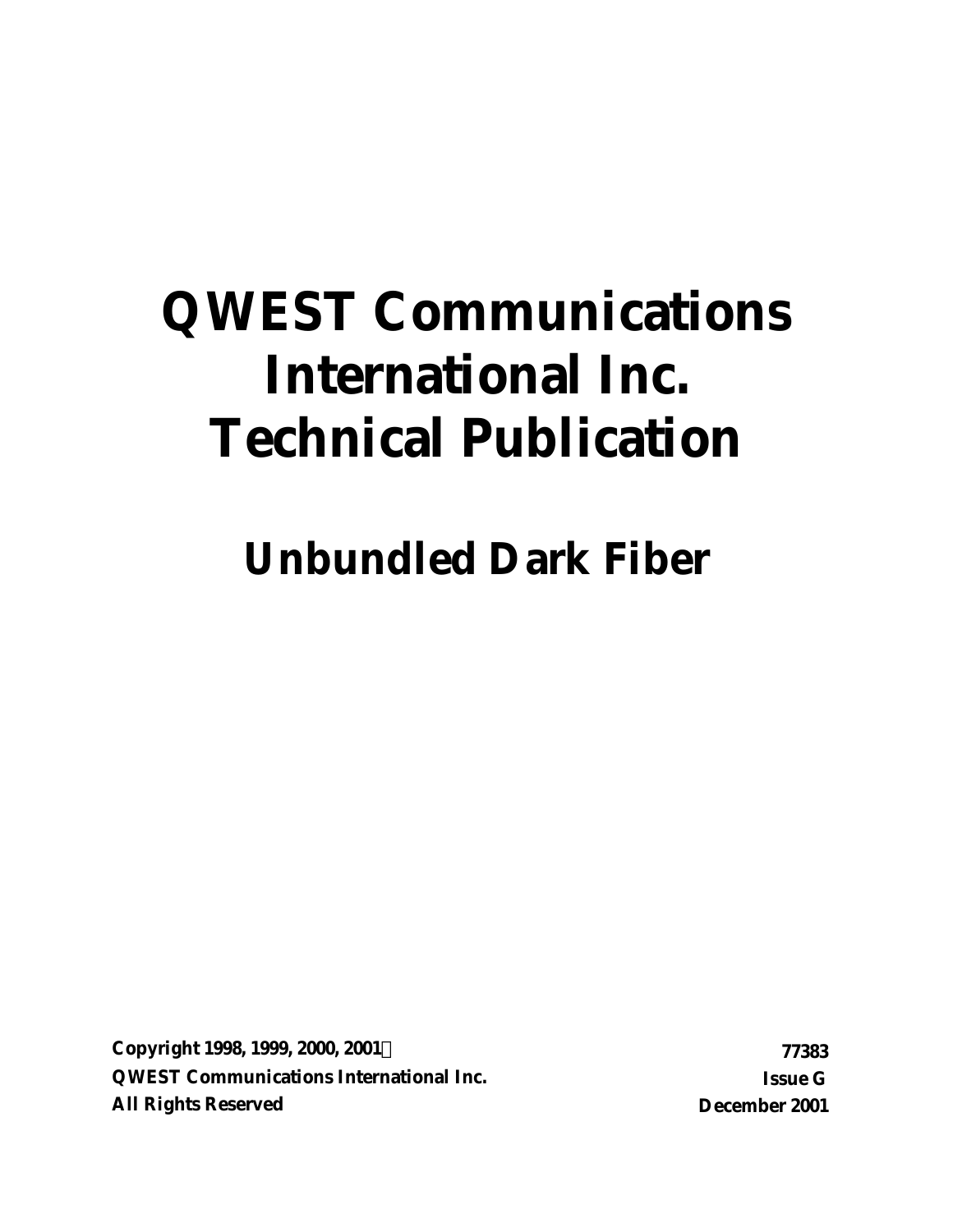#### NOTICE

This document provides a description of Qwest's Unbundled Dark Fiber service. Fiber technical parameters and related design responsibilities are included.

Qwest Communications, Inc. reserves the right to revise this document for any reason, including but not limited to, conformity with standards promulgated by various governmental or regulatory agencies; utilization of advances in the state of the technical arts; or to reflect changes in the design of equipment, techniques, or procedures described or referred to herein.

Liability to anyone arising out of use or reliance upon any information set forth herein is expressly disclaimed, and no representation or warranties, expressed or implied, are made with respect to the accuracy or utility of any information set forth herein.

This document is not to be construed as a suggestion to any manufacturer to modify or change any of its products, nor does this publication represent any commitment by Qwest, Inc. to purchase any specific products. Further, conformance to this publication does not constitute a guarantee of a given supplier's equipment and/or its associated documentation.

Ordering information for Qwest Publications can be obtained from the Reference Section of this document.

If further information is required, please contact:

Qwest Communications International Inc. Manager – New Services Planning 700 W. Mineral Ave. MN-F15.15 Littleton, CO 80120 (303) 707-7107 (303) 707-9497 Fax # E-mail: jhsmit2@qwest.com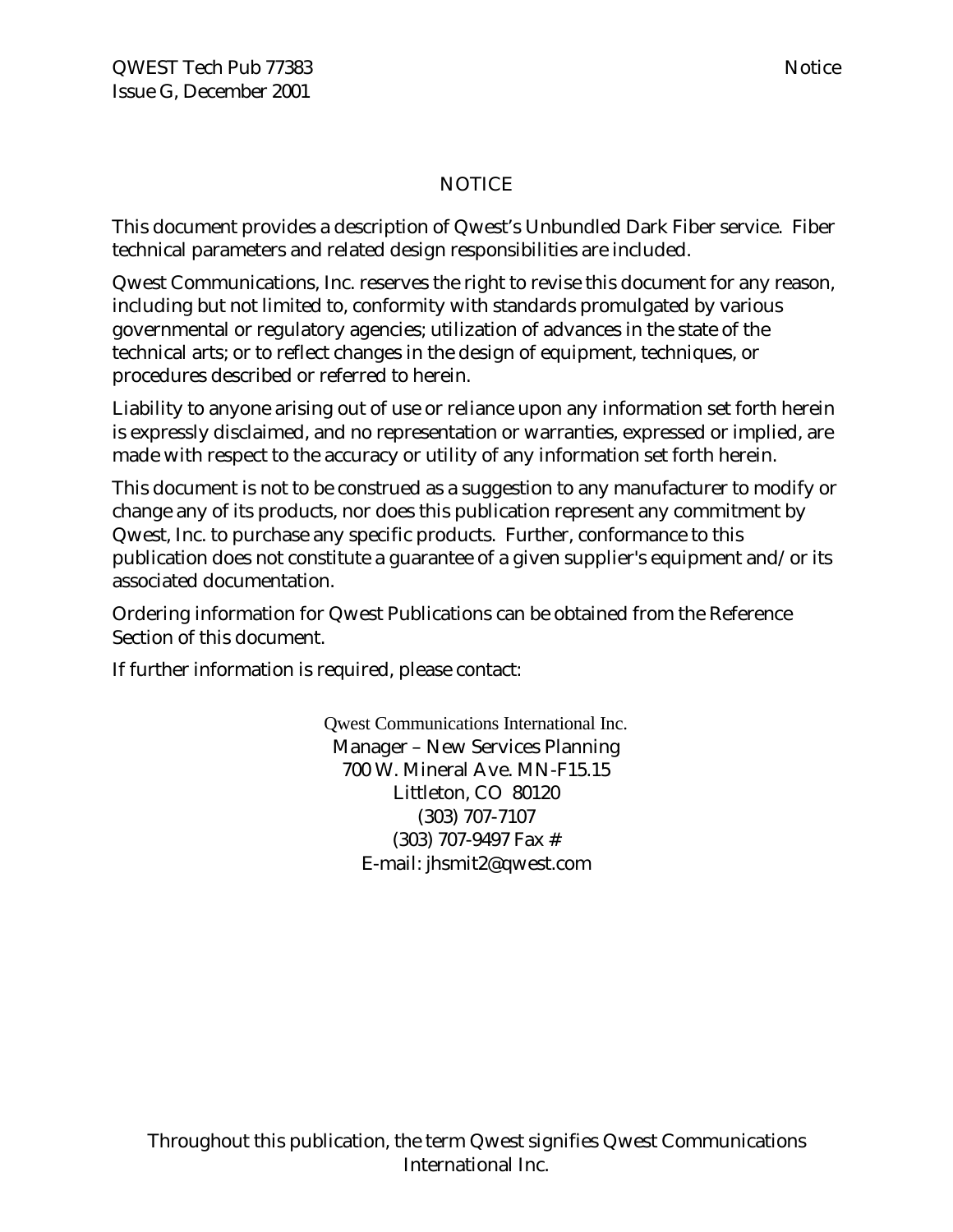#### COMMENTS on PUB 77383

#### PLEASE TEAR OUT AND SEND YOUR COMMENTS/SUGGESTIONS TO:

QWEST Corporation Manager – New Services Planning 700 W. Mineral Ave. MN-F15.15 Littleton, CO 80120 (303) 707-7107 (303) 707-9497 Fax # E-mail: jhsmit2@qwest.com

Information from you helps us to improve our Publications. Please take a few moments to answer the following questions and return to the above address.

| Was this Publication valuable to you in understanding  |      |     |
|--------------------------------------------------------|------|-----|
| the technical parameters of our service?               | YES. | NO. |
| Was the information accurate and up-to-date?           | YES. | NO. |
| Was the information easily understood?                 | YES  | NO. |
| Were the contents logically sequenced?                 | YES  | NO. |
| Were the tables and figures understandable and helpful | YES  | NO. |
| Were the pages legible?                                | YES. | N() |

If you answered NO to any of the questions and/or if you have any other comments or suggestions, please explain:

\_\_\_\_\_\_\_\_\_\_\_\_\_\_\_\_\_\_\_\_\_\_\_\_\_\_\_\_\_\_\_\_\_\_\_\_\_\_\_\_\_\_\_\_\_\_\_\_\_\_\_\_\_\_\_\_\_\_\_\_\_\_\_\_\_\_\_\_\_\_

|                         | (Attach additional sheet, if necessary) |
|-------------------------|-----------------------------------------|
|                         |                                         |
| Company                 |                                         |
|                         |                                         |
| <b>Telephone Number</b> |                                         |
|                         |                                         |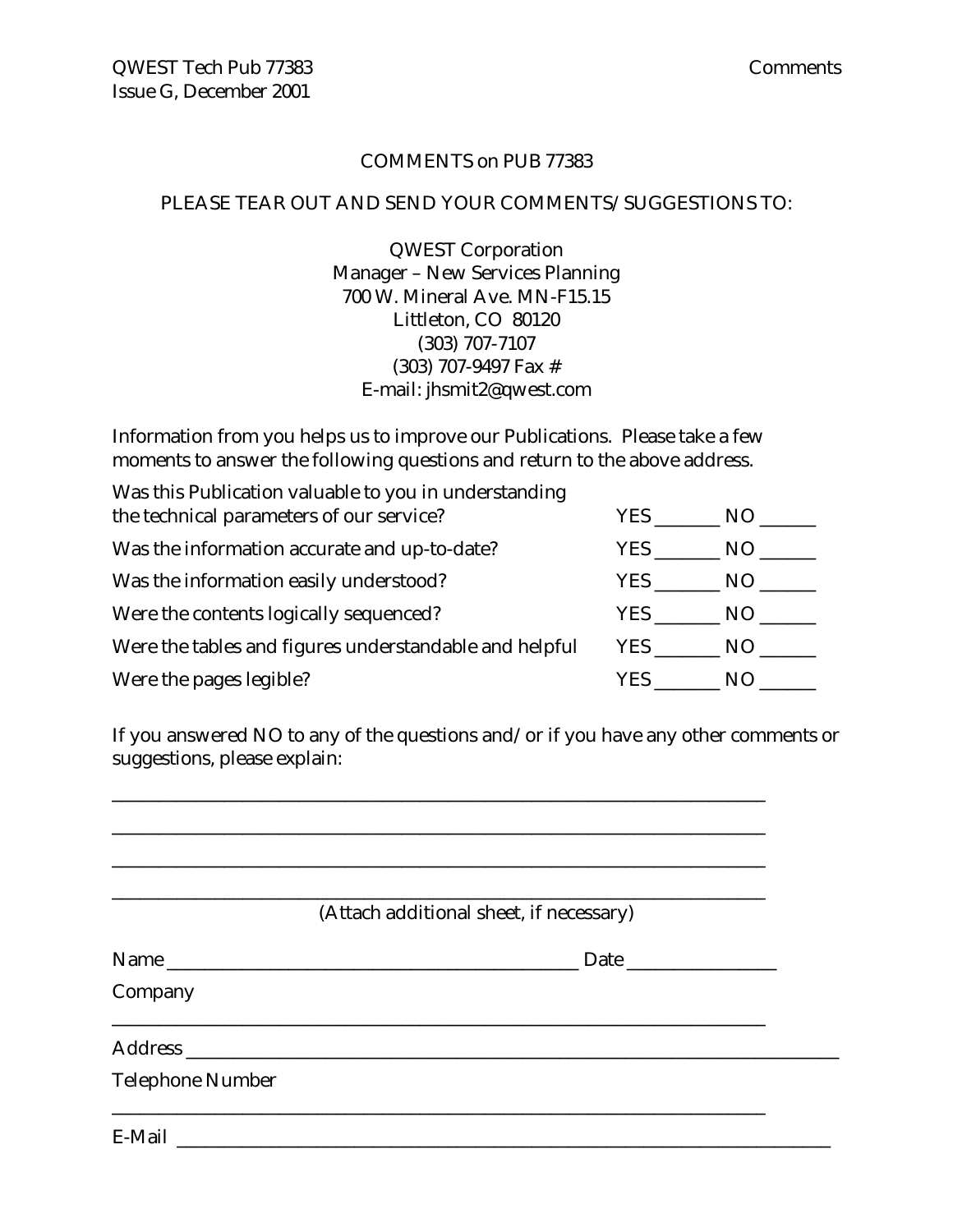#### **CONTENTS**

# **Chapter and Section**

### Page

| 1. |      |                                                                       |
|----|------|-----------------------------------------------------------------------|
|    | 1.1  |                                                                       |
|    | 1.2  |                                                                       |
|    | 1.3  |                                                                       |
|    | 1.4  |                                                                       |
|    | 1.5  |                                                                       |
|    | 1.6  |                                                                       |
| 2. |      |                                                                       |
|    | 2.1  |                                                                       |
|    | 2.2  |                                                                       |
|    | 2.3  |                                                                       |
|    |      | 2.3.1                                                                 |
|    |      | 2.3.2                                                                 |
|    |      | 2.3.3                                                                 |
|    | 2.4  | Fiber Distribution Panel Arrangements in Wire Centers2-4              |
|    | 2.5  |                                                                       |
|    | 2.6  |                                                                       |
|    |      | 2.6.1                                                                 |
|    |      | Above Ground Fiber Distribution Panel Network Interfaces.2-5<br>2.6.2 |
|    | 2.7  |                                                                       |
|    |      | 2.7.1                                                                 |
|    |      | Loop Interfaces at Outside Plant Structures2-6<br>2.7.2               |
|    |      | 2.7.3                                                                 |
|    |      | 2.7.4                                                                 |
|    | 2.8  |                                                                       |
|    | 2.9  |                                                                       |
|    | 2.10 | Connections with Another Local Exchange Carrier2-10                   |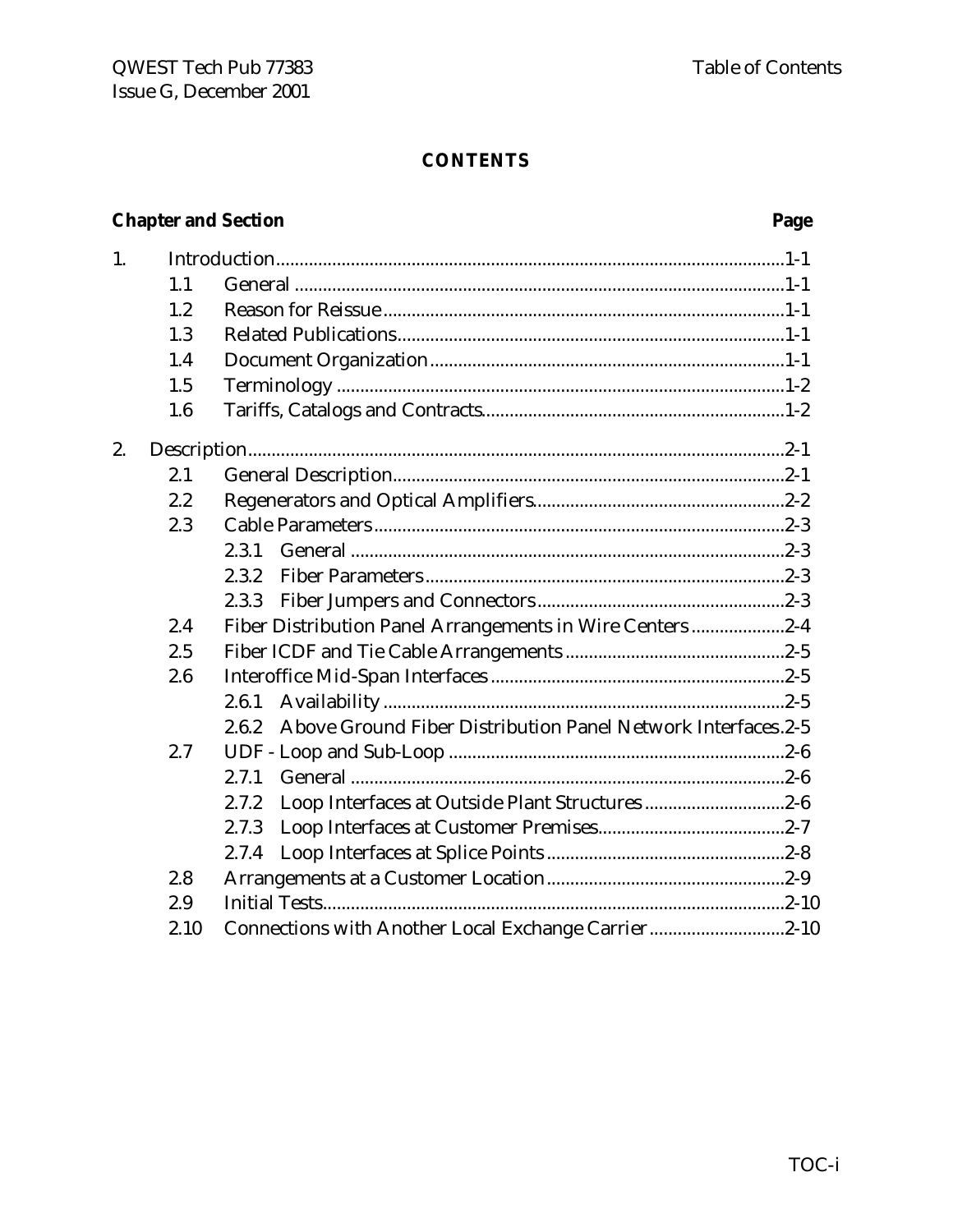### **CONTENTS (Continued)**

### **Chapter and Section**

#### Page

| 3. |     | Network Channel/Network Channel Interface Codes | $3-1$   |
|----|-----|-------------------------------------------------|---------|
|    | 3.1 |                                                 | $3 - 1$ |
|    |     | 3.1.1                                           | $3 - 1$ |
|    |     | 3.1.2                                           | $3 - 1$ |
|    |     | 3.1.3                                           | $3 - 2$ |
|    | 3.2 |                                                 | $3 - 2$ |
|    |     | 3.2.1                                           | $3 - 2$ |
|    |     | 3.2.2                                           | $3 - 2$ |
|    |     | 3.2.3                                           | $3-4$   |
|    | 3.3 | Valid Network Channel/Network Channel Interface |         |
|    |     |                                                 | $3 - 4$ |
| 4. |     |                                                 | $4 - 1$ |
|    | 4.1 |                                                 | $4 - 1$ |
|    |     | 4.1.1                                           | $4-1$   |
|    |     | 4.1.2                                           | $4-1$   |
|    | 4.2 |                                                 | $4 - 1$ |
|    |     | 4.2.1                                           | $4 - 2$ |
|    |     | 4.2.2                                           | $4 - 2$ |
| 5. |     |                                                 | $5 - 1$ |
|    | 5.1 |                                                 | $5 - 1$ |
|    | 5.2 |                                                 | $5 - 1$ |
| 6. |     |                                                 | $6-1$   |
|    | 6.1 | American National Standards Institute Documents | $6 - 1$ |
|    | 6.2 |                                                 | $6-1$   |
|    | 6.3 |                                                 | $6-1$   |
|    | 6.4 |                                                 | $6-1$   |
|    | 6.5 |                                                 | $6-1$   |
|    | 6.6 |                                                 | $6 - 2$ |
|    |     |                                                 |         |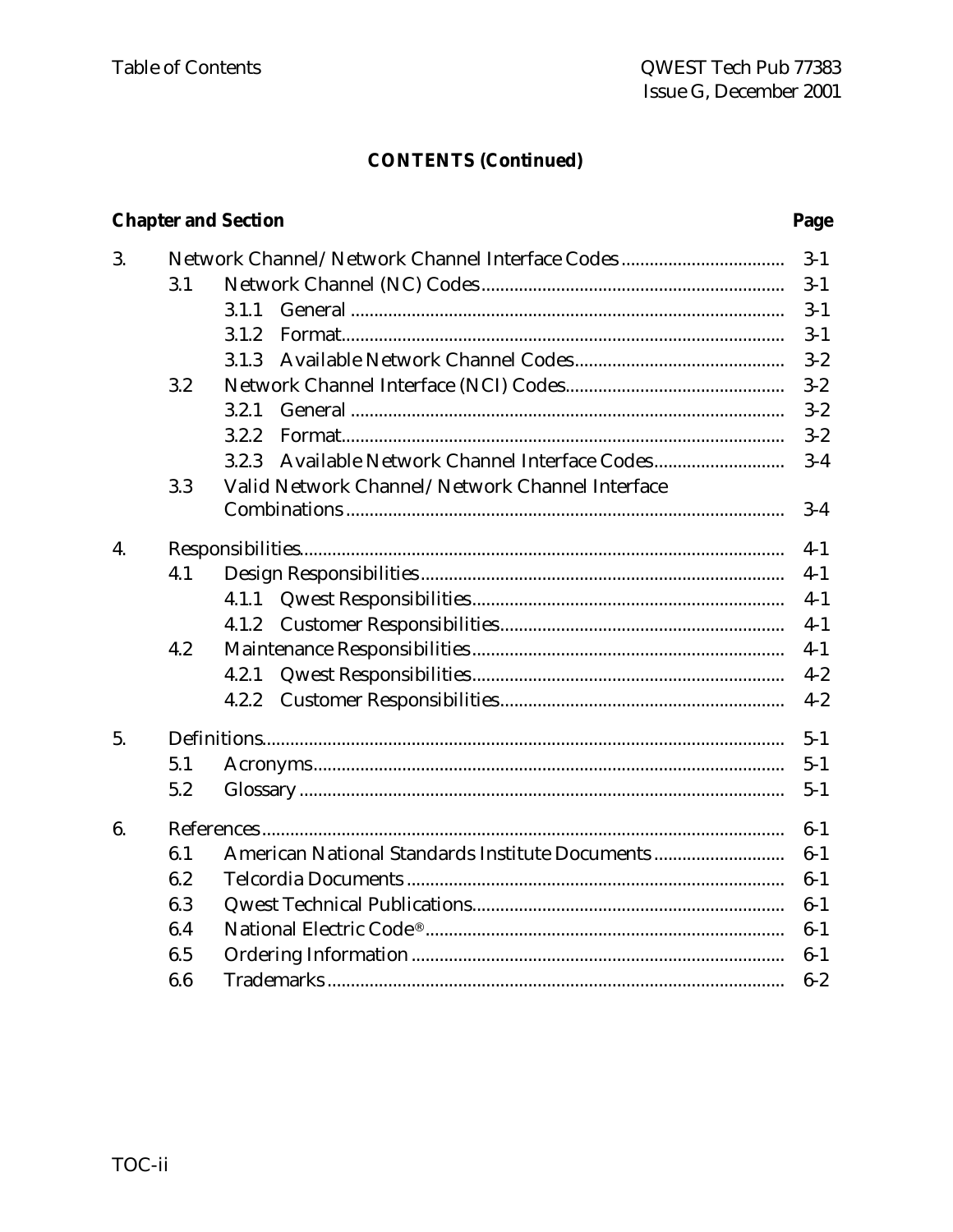#### **CONTENTS (Continued)**

# **Figures Page** 2-1 Dark Fiber Arrangement -- Collocation in Wire Center...................................... 2-4

#### **Tables**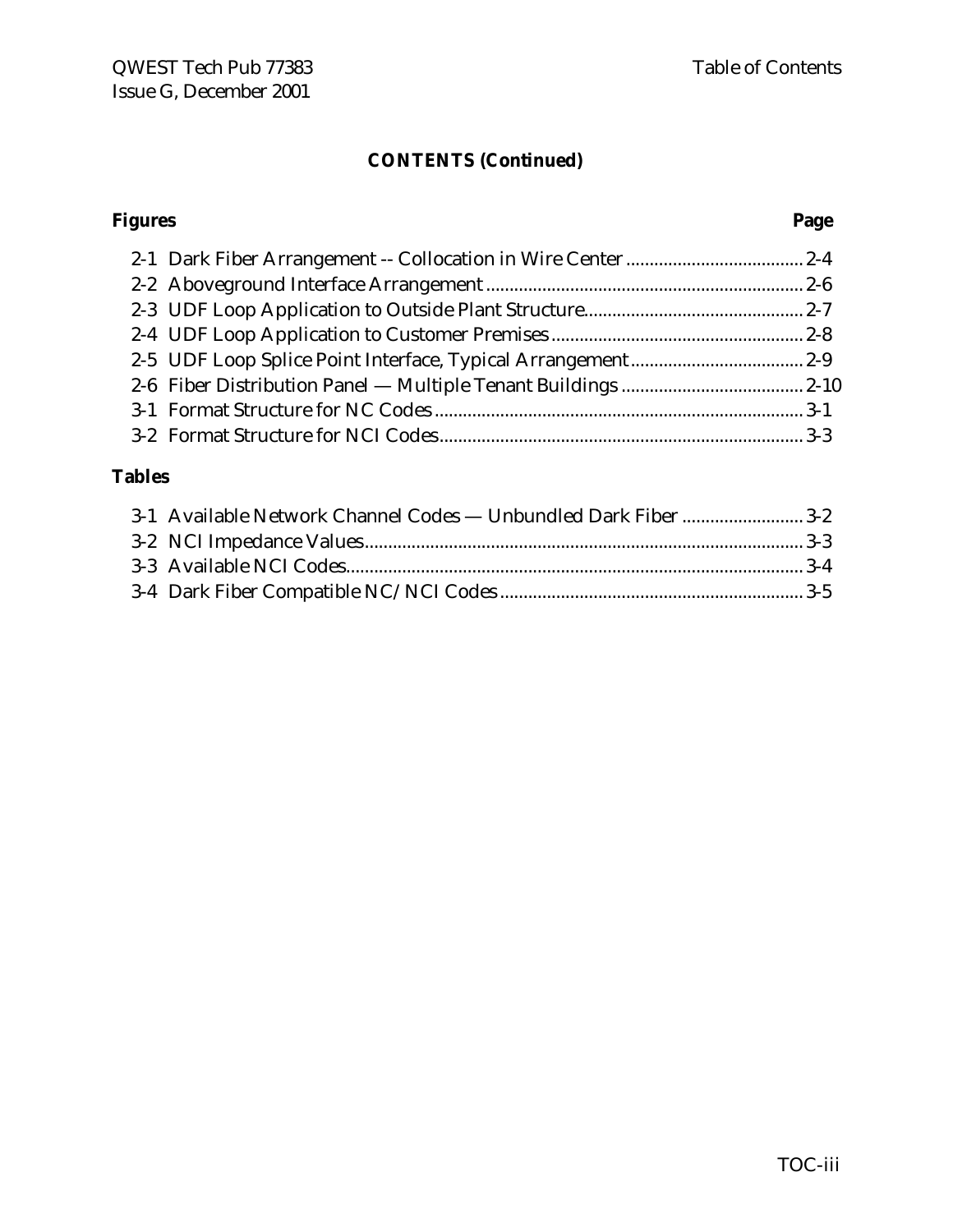Page

### **CONTENTS**

# **Chapter and Section**

 $1.$ 

| 12  |  |
|-----|--|
| 1.3 |  |
|     |  |
|     |  |
|     |  |
|     |  |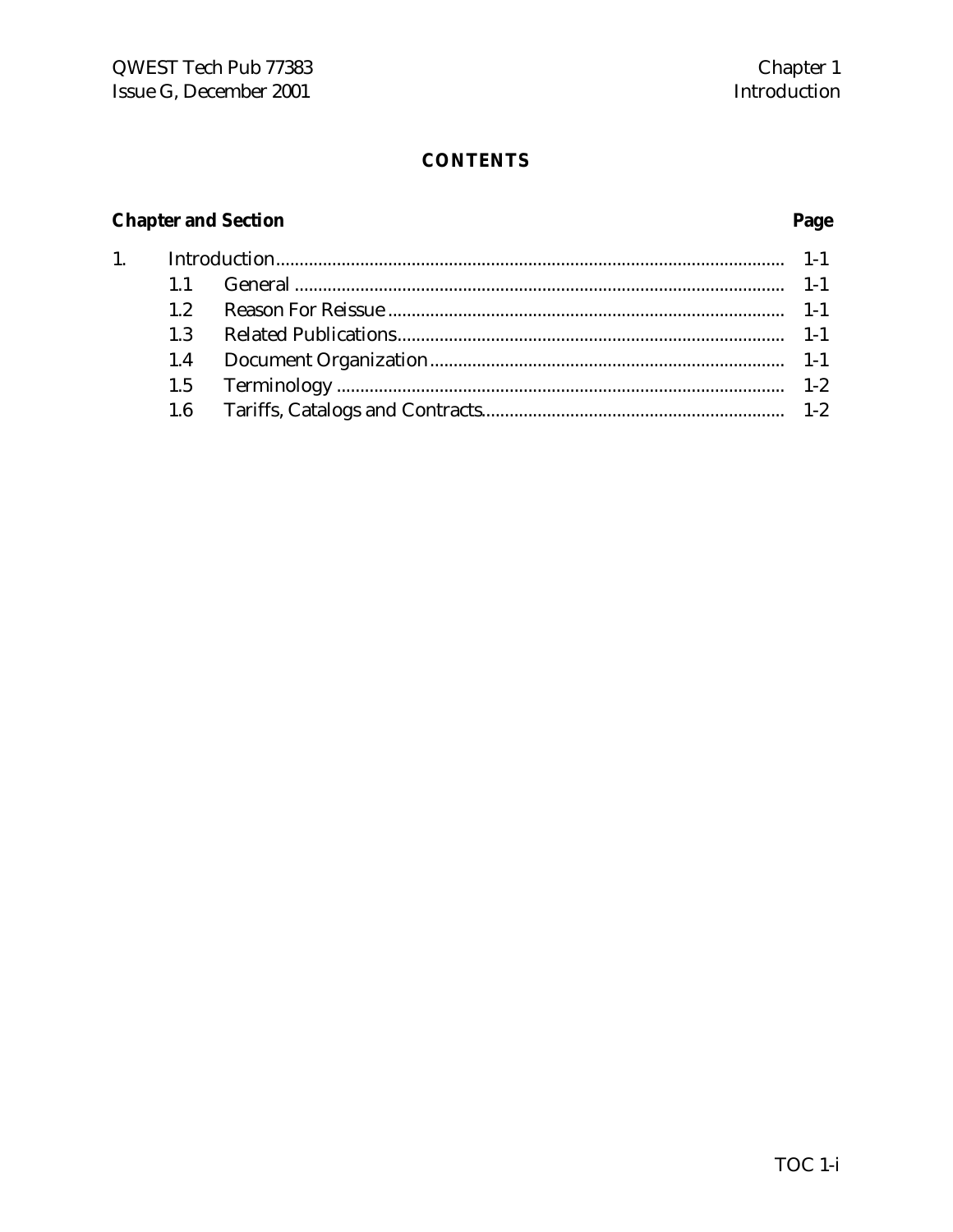#### **1. Introduction**

#### **1.1 General**

This document provides a description of Qwest's Unbundled Dark Fiber. Included are fiber technical parameters and related design responsibilities. It furnishes sufficient technical detail to allow a customer to make decisions about choosing to use Unbundled Dark Fiber to incorporate into an end-to-end communications channel. It is not the intent of this document to provide specific ordering information, but to describe the technical features of this offering.

#### **1.2 Reason For Reissue**

This PUB is being reissued to modify the UDF-Interoffice Facility description due to jurisdictional requirements.

#### **1.3 Related Publications**

This document contains references to other Qwest Technical Publications. These documents may be obtained from sources listed in Chapter 6.

One primary publication is PUB 77386, *Interconnection and Collocation for Transport and Switched Unbundled Network Elements and Finished Services.* This document describes the fiber entrance facilities and the InterConnection Distribution Frame (ICDF) used by Collocated Interconnectors.

#### **1.4 Document Organization**

This document is organized as follows:

#### **Chapter Contents**

- 1. Introduction General information about the document
- 2. Description of Dark Fiber offering including descriptions of cables, fiber distribution panels and related information
- 3. Network Channel and Network Channel Interface Codes, Descriptions of interfaces
- 4. Responsibilities; Qwest and customer
- 5. Glossary
- 6. Reference Section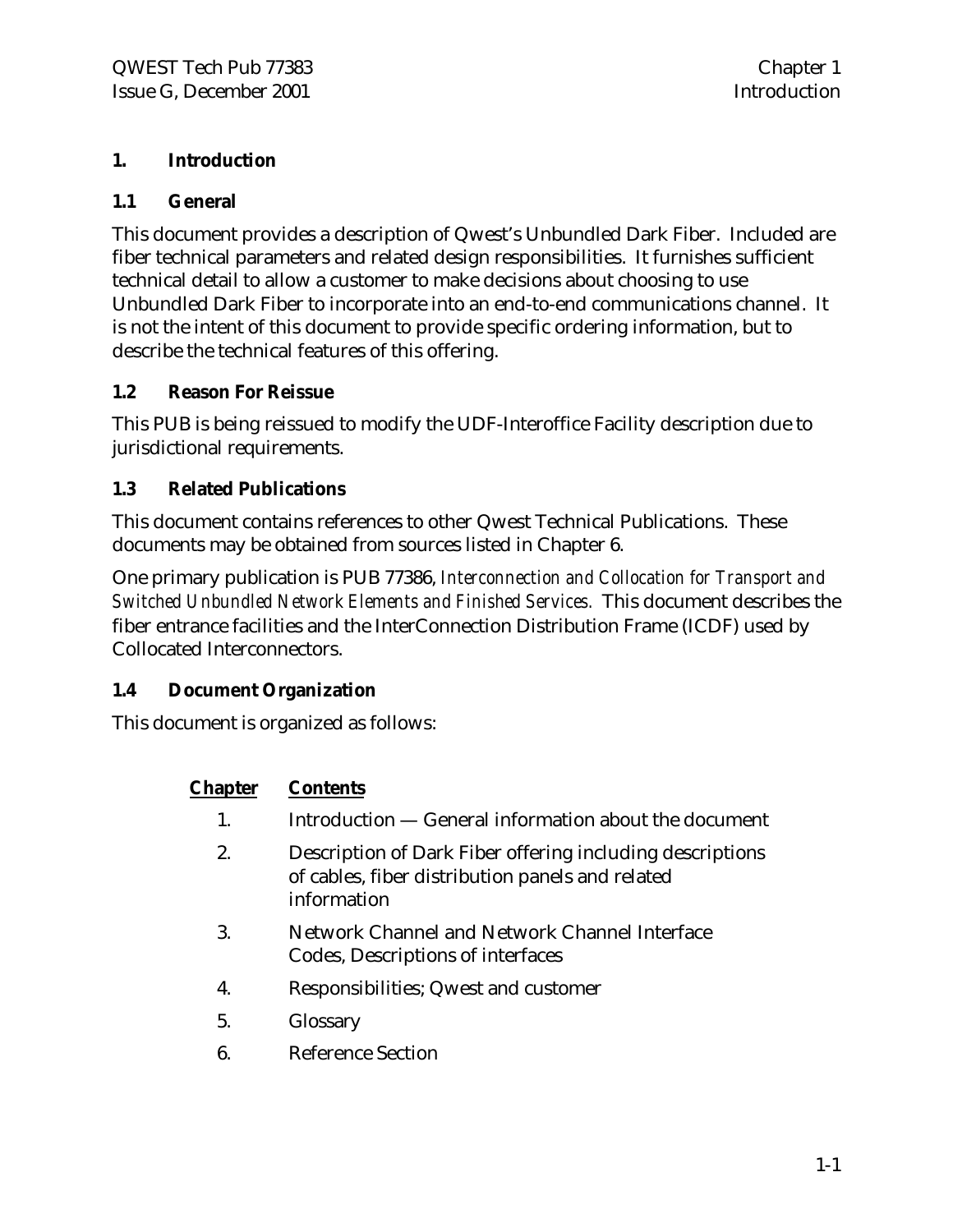#### **1.5 Terminology**

Customers who purchase various unbundled elements from Qwest are described by several terms including *Competitive Local Exchange Carriers (CLEC)*. This publication uses the latter term.

#### **1.6 Tariffs, Catalogs and Contracts**

Further information about Unbundled Dark Fiber may be found in tariffs, catalogs, contracts or regulatory orders. Such jurisdiction or customer-specific descriptions supersede information in this publication.

Some contracts and state regulatory orders may require that Qwest place the jumpers on the ICDF. The jumpers will be placed when the CLEC orders the InterConnect Tie Pairs. The text in this technical publication may not always reflect this situation.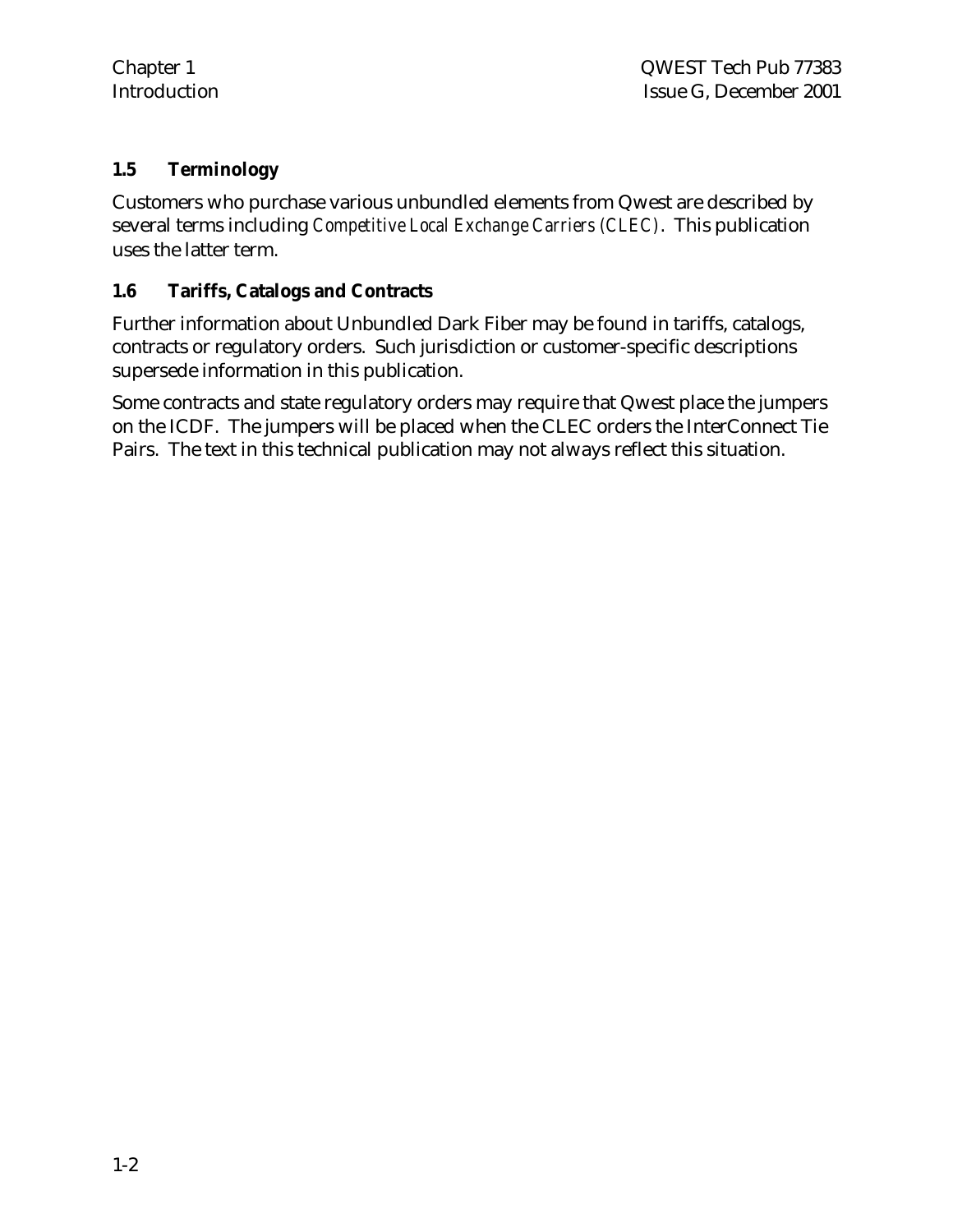### **CONTENTS**

# **Chapter and Section Page**

| 2. |      |                                                          |  |
|----|------|----------------------------------------------------------|--|
|    | 2.1  |                                                          |  |
|    | 2.2  |                                                          |  |
|    | 2.3  |                                                          |  |
|    |      | 2.3.1                                                    |  |
|    |      | 2.3.2                                                    |  |
|    |      | 2.3.3                                                    |  |
|    | 2.4  | Fiber Distribution Panel Arrangements in Wire Centers2-4 |  |
|    | 2.5  |                                                          |  |
|    | 2.6  |                                                          |  |
|    |      | 2.6.1                                                    |  |
|    |      | Above Ground Fiber Distribution Panel Network<br>2.6.2   |  |
|    |      |                                                          |  |
|    | 2.7  |                                                          |  |
|    |      | 2.7.1                                                    |  |
|    |      | Loop Interfaces at Outside Plant Structures2-7<br>2.7.2  |  |
|    |      | 2.7.3                                                    |  |
|    |      |                                                          |  |
|    | 2.8  |                                                          |  |
|    | 2.9  |                                                          |  |
|    | 2.10 | Connections with Another Local Exchange Carrier2-11      |  |

### **Figures**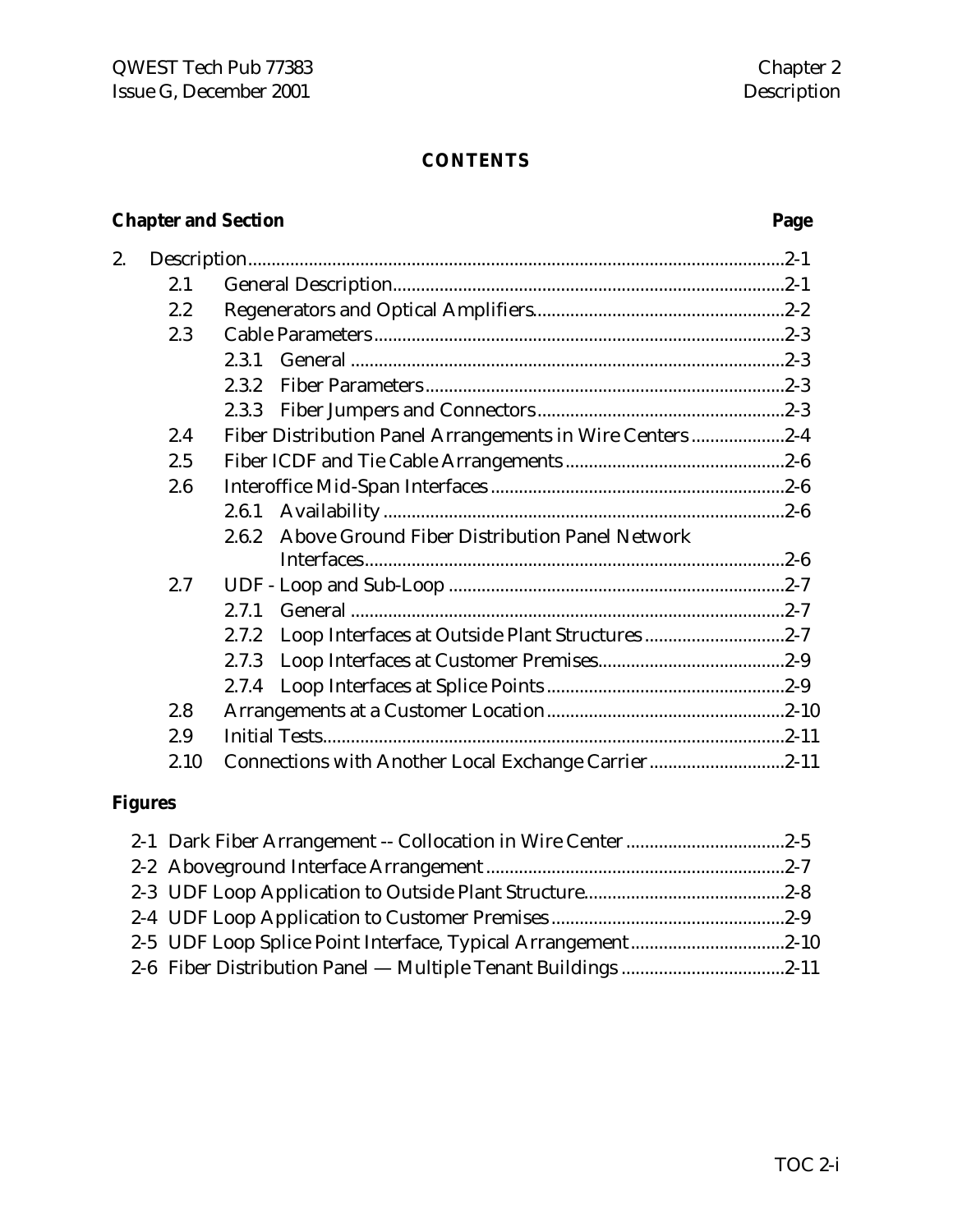#### **2. Description**

#### **2.1 General Description**

Unbundled Dark Fiber (UDF) is a deployed, strand(s) or unlit pair of fiber optic cable that connects two points within Qwest's network. UDF is a single transmission path between two Qwest Wire Centers, or between a Qwest Wire Center and a CLEC Wire Center, or between a Qwest Wire Center and either an appropriate outside plant structure or an end user customer premises in the same LATA and state. UDF provides a pair(s) of optical fibers (i.e., two fibers) on which no electronic terminating equipment is provided by Qwest. UDF is able as single optical fiber strands. UDF is available to Competitive Local Exchange Carriers (CLECs) registered with the appropriate state utility commission or equivalent. UDF exists in four (4) distinct forms:

- 1) **UDF Interoffice Facility (UDF-IOF)** which constitutes a deployed route between two Qwest Wire Centers. In some jurisdictions, this would also include a deployed route between a Qwest Wire Center and a CLEC Wire Center.
- 2) **UDF-Loop** which constitutes a deployed route between a Qwest Wire Center and a customer premises, or a Qwest Wire Center and an appropriate outside plant structure (CEV, Hut or RT).
- 3) **UDF Sub-Loop** which is a fractional portion of an existing UDF-Loop. UDF Subloop is available between existing splice points, FDPs and or a combination of splice points and FDPs. UDF Sub-Loop may or may not have one terminating end at a Qwest Wire Center.
- 4) **Extended UDF (E-UDF)** which constitutes a deployed route between a Qwest Wire Center and a CLEC Wire Center. In some jurisdictions, the E-UDF is considered a UDF Interoffice Facility.

CLEC must have established Collocation or other technically feasible means of network demarcation at both terminating points of the UDF-IOF or at the Serving Wire Center of either the UDF-Loop or the E-UDF unless loop and transport combinations are ordered. Qwest will provide fiber cross connects at the serving Wire Center to connect UDF-Loop or E-UDF with the UDF-IOF if such elements are ordered in combination. No Collocation is required in intermediate central offices within a UDF or at central offices where CLEC's UDFs are cross connected. CLEC has no access to UDF at those intermediate central offices. Collocation may be Physical, Virtual or InterConnection Distribution Frame (ICDF) Collocation as described in PUB 77386.

The fibers are terminated at a Fiber Distribution Panel (FDP) or a functional equivalent in the wire centers or customer locations and, if required, cross-connected to tie cables going to the Network Interface (NI) if the NI is a different FDP. The FDP in the wire center that serves as the NI is called the Fiber ICDF. PUB 77386 provides additional information about the Fiber ICDF.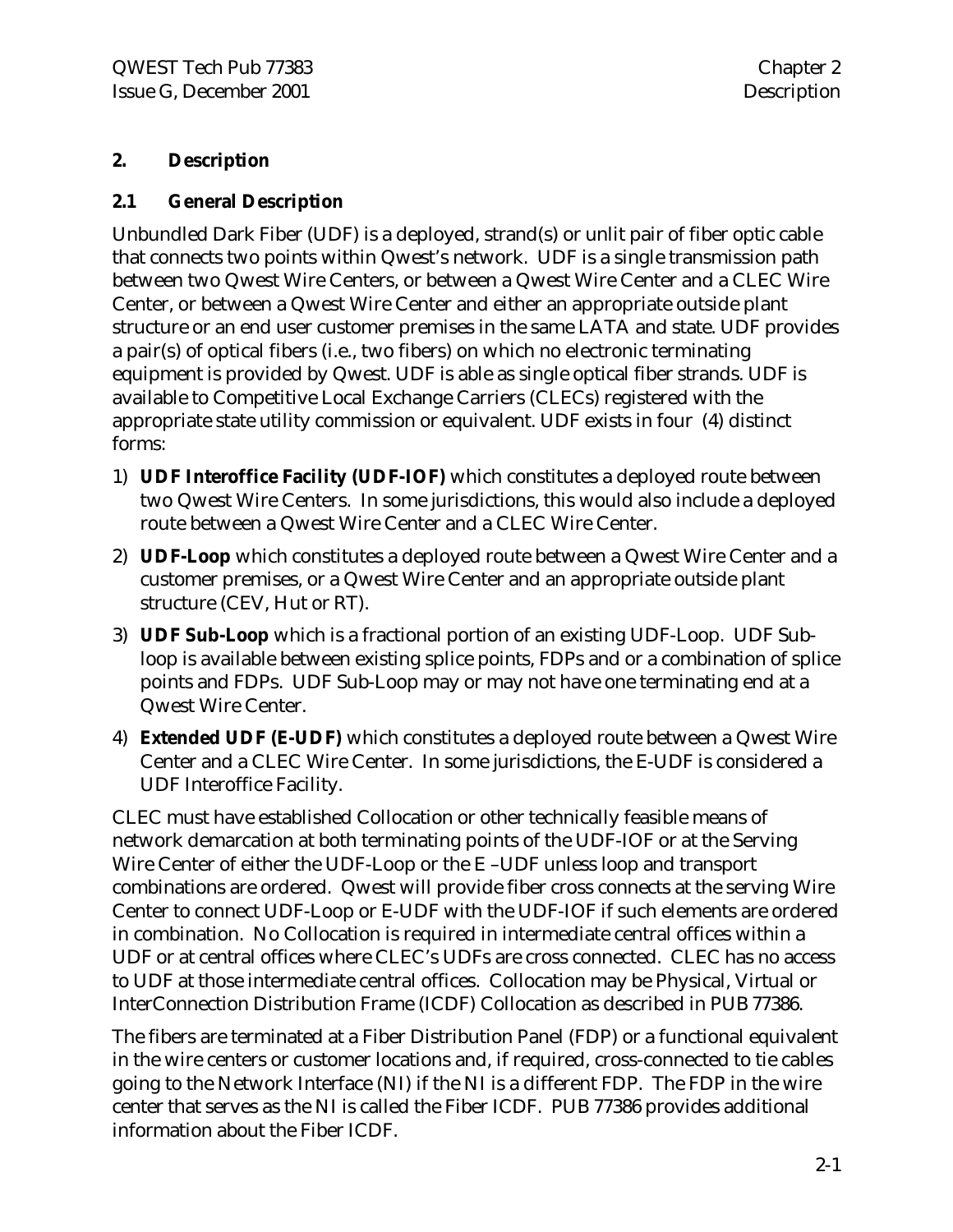The CLEC must have previously ordered terminations on the Fiber ICDF. The Fiber ICDF (or Dedicated Fiber ICDF) will function as the optical or fiber NI between the CLEC and Qwest in the Qwest wire center.

The interoffice fibers, along with fiber tie cables (if any) within the wire center, make up UDF - Interoffice. UDF - Interoffice extends either, between Fiber ICDFs in two different wire centers (interoffice), or between a Fiber ICDF in one wire center to an FDP or splice NI between the wire centers. The splice NI is available only through some contracts in some jurisdictions.

The loop or exchange fibers, along with fiber tie cables (if any) within the wire center, make up UDF – Loop. UDF – Loop extends from the Fiber ICDF in the wire center called the Central Office Network Interface (CO-NI). The UDF-Loop can be a Loop that runs from the CO-NI to a termination at an End-User NI (EU-NI) or an appropriate outside plant structure (CEV, Hut or RT). It can also be a Sub-Loop that is a fractional portion of an existing UDF-Loop. UDF Sub-loop is available between existing splice points, FDPs and or a combination of splice points and FDPs. UDF Sub-Loop may or may not have one terminating end at a Qwest Wire Center. Interconnecting at splice points is possible at splice cases or enclosures where the ends of a fiber optic strand or strands exist. This requires that the splice point exists, without breaking or modifying a splice that is part of a continuous cable.

The customer will provide all optical and electronic equipment required to make the fiber(s) usable. This may include terminating equipment, protection switching equipment, multiplexers, alarm and performance monitoring equipment and other similar equipment. Qwest may provide existing regenerators or optical amplifiers as described in Section 2.2. Customer provided optical equipment will be the light source for testing optical continuity with Qwest provided light detecting equipment.

Further information about UDF and Fiber ICDFs may be found in the Qwest Technical Publication 77386 and in the appropriate tariff, catalog or contract.

Qwest will provide jumpers for any FDP located in the wire center. The CLEC will provide jumpers for the Fiber ICDF unless otherwise specified.

#### **2.2 Regenerators and Optical Amplifiers**

Some longer fiber spans may have regenerators or optical amplifiers already installed. When necessary CLEC shall be responsible for obtaining and connecting electronic equipment, whether light generating or light terminating equipment. The CLEC is responsible to use compatible equipment to work with existing Qwest optical amplifiers and regenerators. Qwest will not remove, and CLEC shall be permitted to use, regenerating equipment that already exits. Qwest will not place new regenerators or optical amplifiers.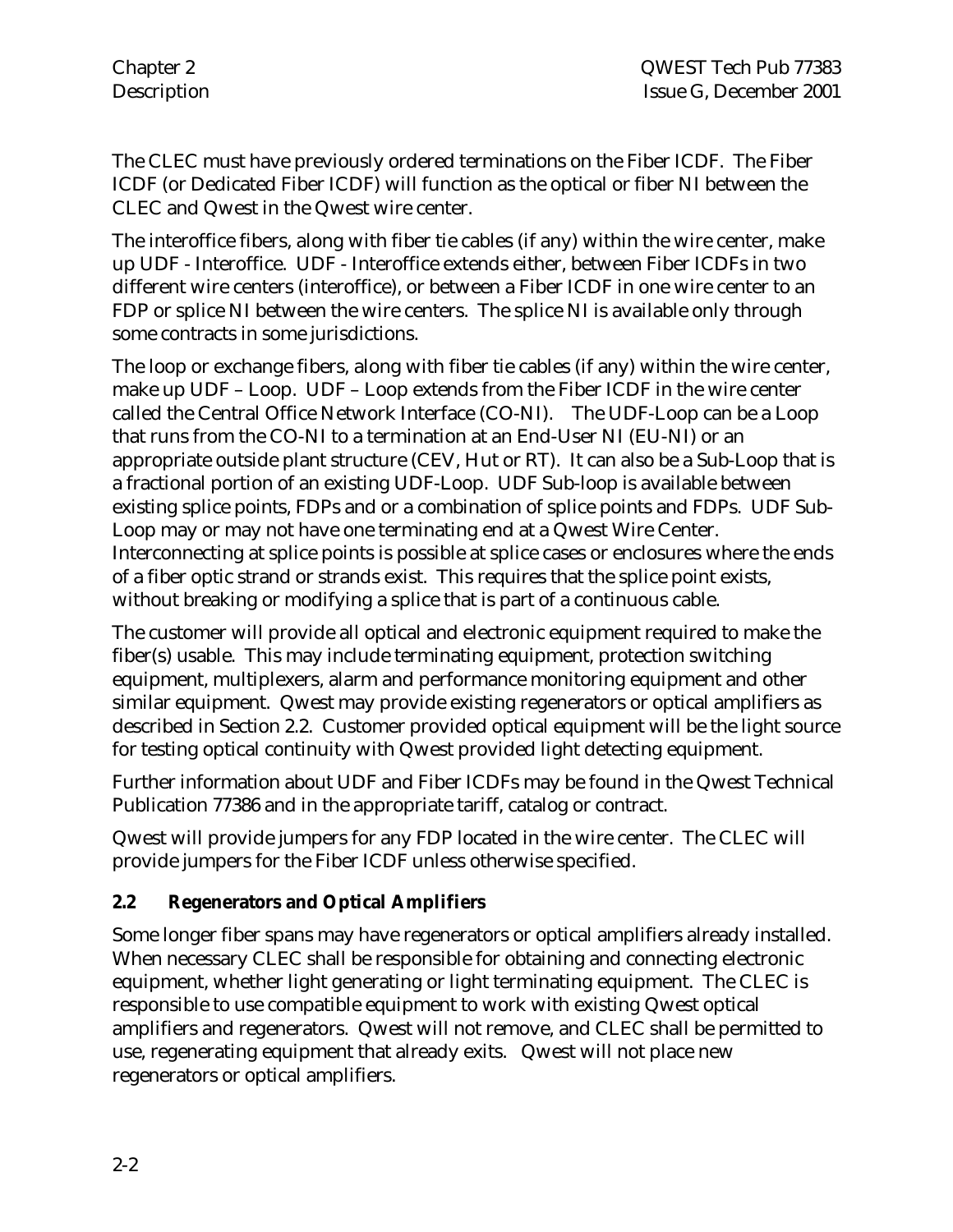#### **2.3 Cable Parameters**

#### **2.3.1 General**

Typical cables placed by Qwest starting in about 1984 contain single mode fibers and meet the requirements described in GR-20-CORE, *Generic Requirements for Optical Fiber and Fiber Optic Cable.* Cables can operate at both the 1310 nm and 1550 nm wavelength bands.

Any tie cables between the FDP and the Fiber ICDF if not the same FDP are provided by Qwest when the Fiber ICDF terminations are ordered by the CLEC. These tie cables will meet the GR-20-CORE standards.

Older interoffice cables placed prior to 1984 may contain fibers that have lower technical parameters and may even be multi-mode fibers. Technical parameters in this section may not apply. Information on these older cables will be provided on a case-by-case basis. The lack of matching multi-mode tie cables (if required) could introduce delay in providing UDF in this situation.

Total loss from Fiber ICDF to Fiber ICDF, splice or FDP is a function of the cable and splice losses. Additional losses must be accounted for to include the loss of the jumpers used on the FDP, Fiber ICDF, splices and connectors. CLEC design must also include any losses added by their cable and equipment to the loss of UDF.

The fiber cables used in interoffice applications differ from those used in exchange or loop applications.

#### **2.3.2 Fiber Parameters**

Fiber cables were purchased with the expectation that they conform to Telcordia's GR-20-CORE , *Generic Requirements for Optical Fiber and Fiber Optic Cable*. The condition of a particular fiber may have changed over time. Qwest considers a fiber as good when there is optical continuity.

#### **2.3.3 Fiber Jumpers and Connectors**

Qwest will provide single mode fiber jumpers in lengths of between three and ten meters (3 and 10 m) for use on any FDP in the wire center. The type of connectors will be selected by Qwest to match the type used in the FDP.

Qwest's current standard connector type is the "FC" type of Physical Connector (PC), i.e., FC-PC. Some FDPs may use Biconic connectors. Other types of connectors may be used in rare applications. The Fiber ICDF uses FC-PC connectors.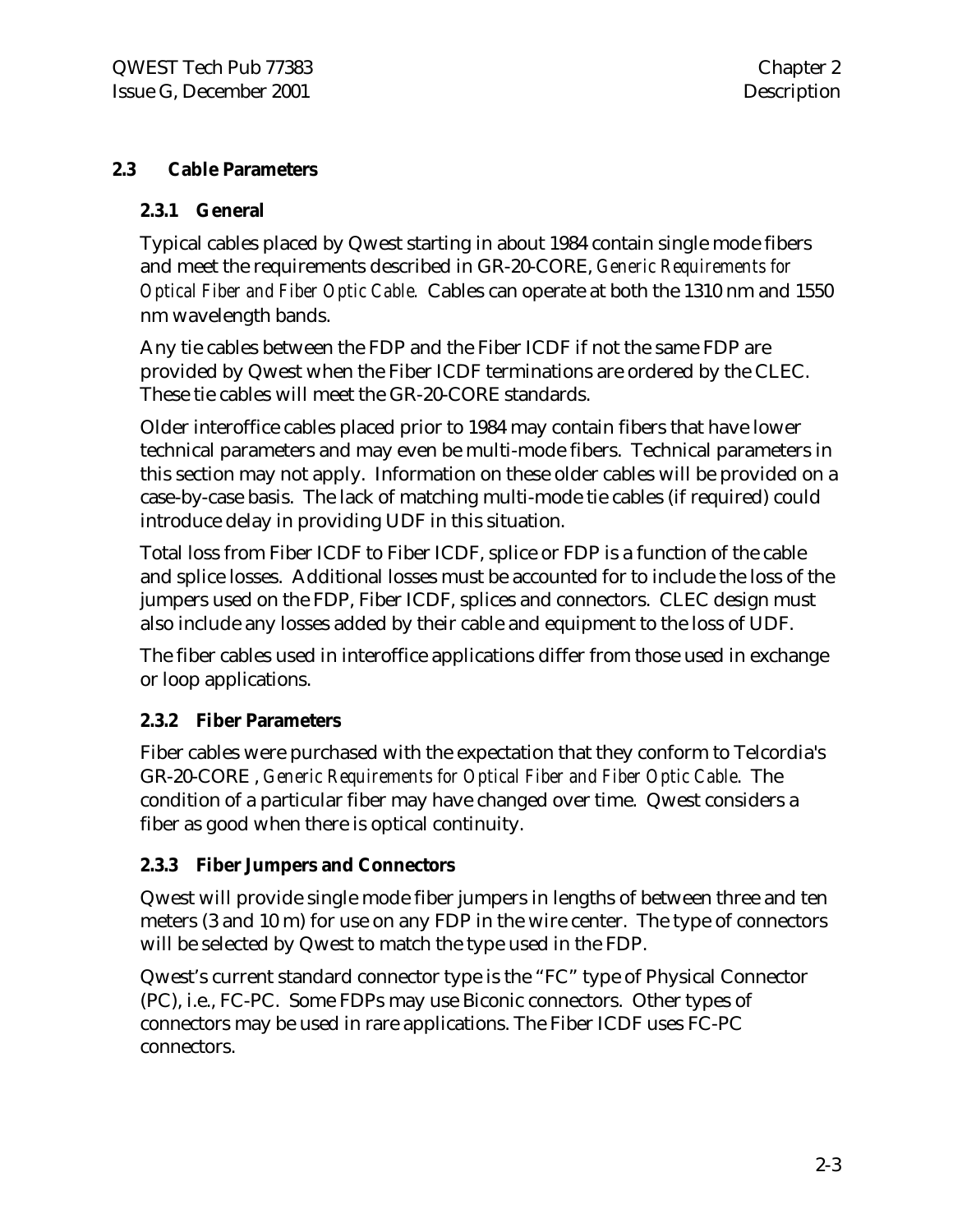Biconic and some older connectors may not support higher rate SONET signals, typically OC-48 and above. The FC-PC type used in newer installations should be able to support higher rates. However, this determination is to be made by the CLEC. Upgrades may be made as outlined in the appropriate tariff, catalog or contract.

The CLEC must provide the appropriate type of jumper for the fiber ICDF.

#### **2.4 Fiber Distribution Panel Arrangements in Wire Centers**

All UDFs available are terminated in the wire center at a Fiber FDP or a functional equivalent. The size and type may vary depending on the wire center.

A Fiber Splicing Facility is also found in wire centers within fifty sheath feet of the Outside Plant sheath penetrations. This limitation is to conform to current National Exchange Carrier Association limits intended to decrease fire fuel load in the wire centers. This facility may be a stand-alone bay(s) or enclosure or may be a shelf in the FDP.

Cable from the Fiber Splicing Facility to the FDP and all other intra-building cable must conform to National Electric Code® articles 770-50 and 770-51.

The FDP usage may vary depending on the location and application.

See PUB 77386 for further information about collocation and interconnection at fiber interfaces.

More details of the optical Network Interface may be found in Chapter 3.

Figure 2-1 illustrates a typical arrangement where the Interconnector is collocated in the Wire Center. The dark fibers may be cross-connected to the Interconnector Designated Equipment (IDE) fiber terminals, etc. inside the Interconnector Space.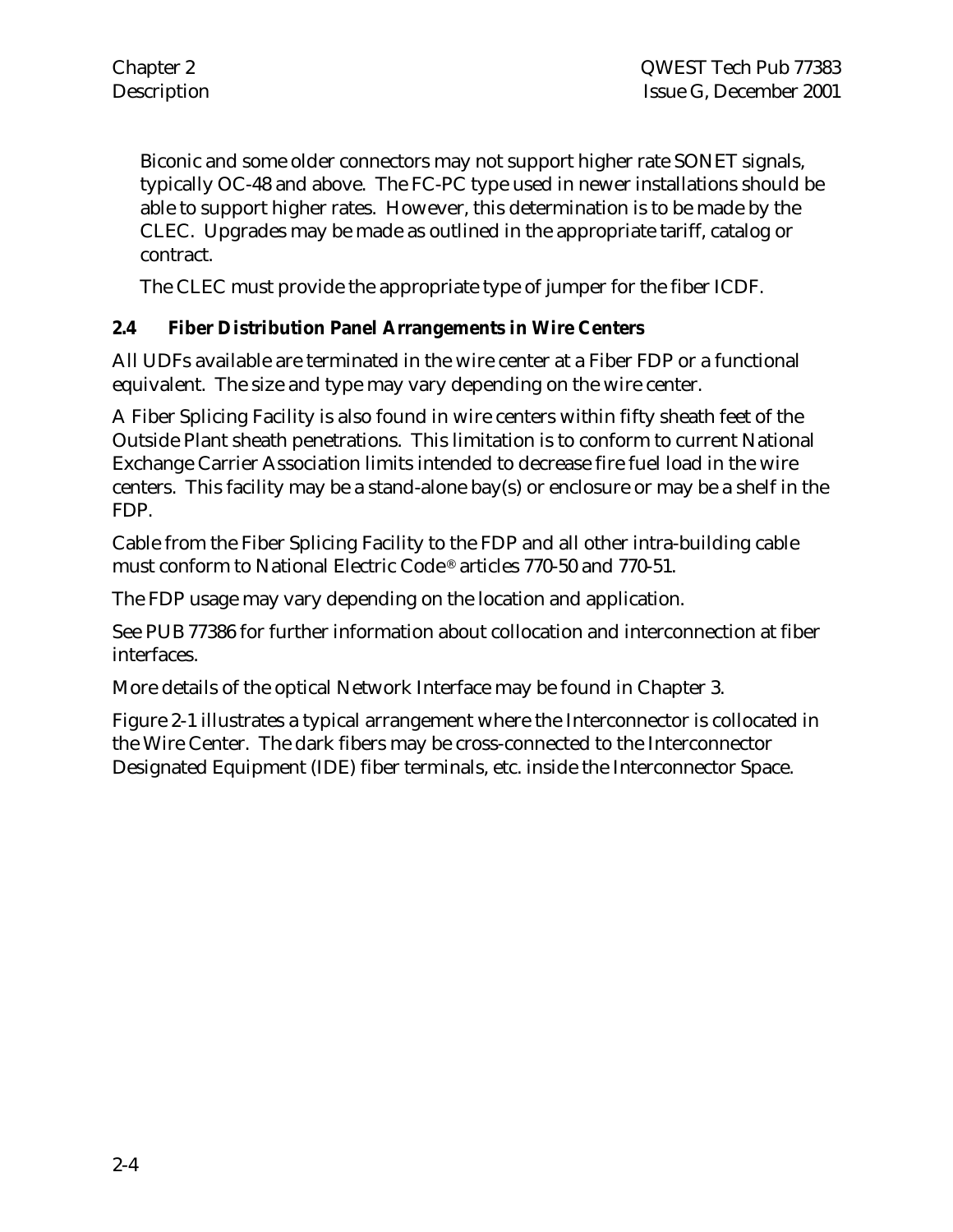#### **QWEST Wire Center**



**Figure 2-1** Dark Fiber Arrangement -- Collocation in Wire Center

#### 2-5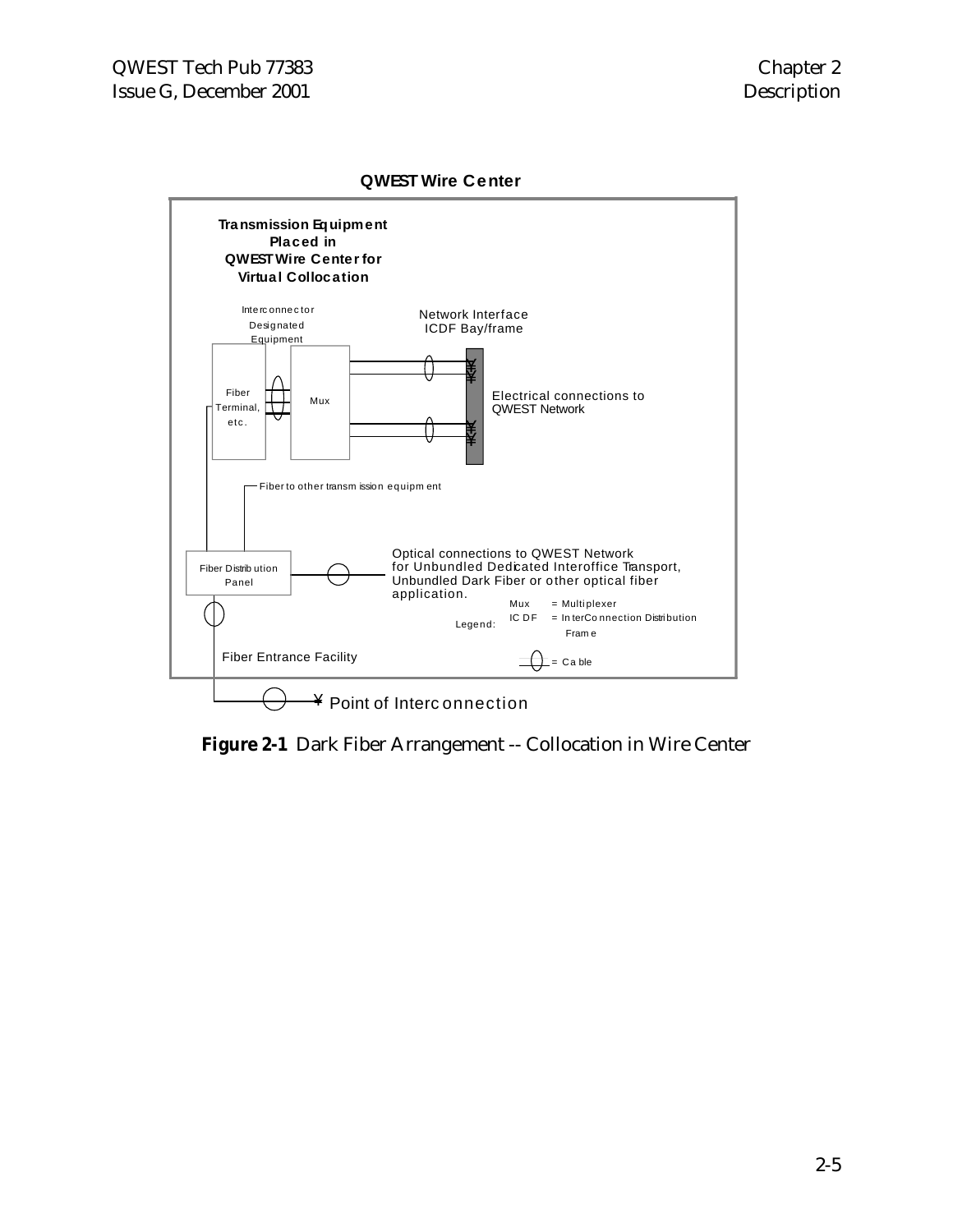#### **2.5 Fiber ICDF and Tie Cable Arrangements**

The fiber ICDF and the tie cable arrangements are described in PUB 77386. These terminations must be ordered prior to ordering any UDF. Tie cables may be required if the fiber cable is terminated on an FDP that is not the Fiber ICDF.

#### **2.6 Interoffice Mid-Span Interfaces**

#### **2.6.1 Availability**

Some contracts in some jurisdictions permit breaking the interoffice fiber at an existing splice to provide a NI. This Interface will be an environmentally protected FDP.

This arrangement is available only when included in a contract. Others may use the loop application described in Section 2.8.

Qwest will place a fiber stub from the existing splice. The fiber stub will be of a compatible type as used in the existing cable. The other end of the stub will terminate in either an underground splice, or an above ground FDP. The splice or FDP will serve as the NI for mid-span interfaces. Qwest will determine which type of NI will be used based on safety and regulatory considerations as well as the preferences of the CLEC.

All metallic-sheathed CLEC cables must be properly bonded when entering a Qwest enclosure.

The appropriate contract or regulatory order should be consulted for further availability information.

#### **2.6.2 Above Ground Fiber Distribution Panel Network Interfaces**

In situations where the underground enclosure is too small for an additional splice, the stub cable will be brought out of the enclosure. The end of the stub will be terminated on the rear of a FDP mounted in an above ground pedestal. The CLEC will bring their cable into the pedestal and plug it into the front of the FDP. This is illustrated in Figure 2-2.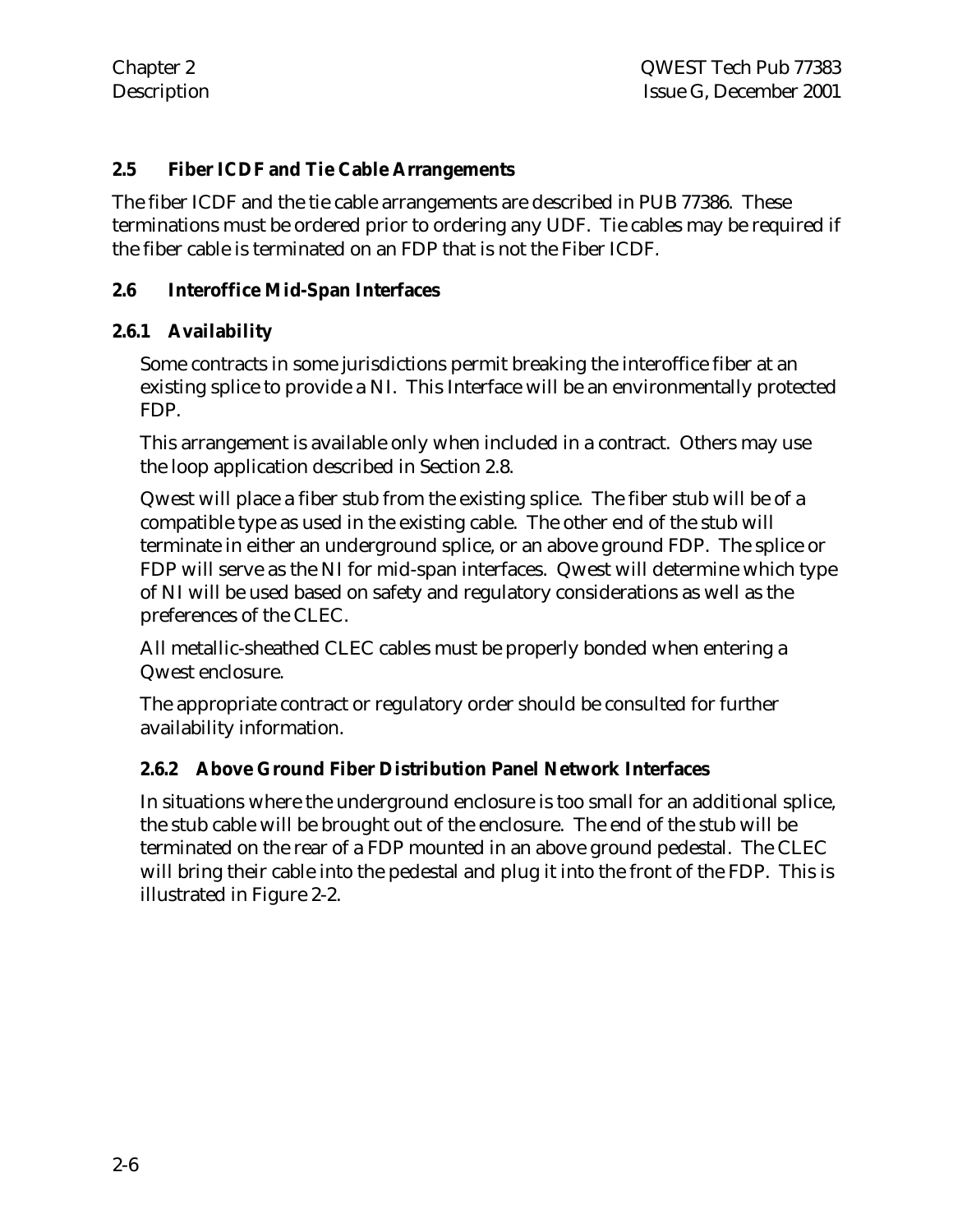

**Figure 2-2** Above Ground Fiber Distribution Panel Interface Arrangement

The same arrangement will be used if the splice is already in an above ground pedestal. The FDP will be placed in the same pedestal or, if space does not permit, in a nearby pedestal.

The connectors on the FDP will be of the FC-PC type.

Under some limited circumstances, the FDP may also be mounted on a pole or building.

#### **2.7 UDF - Loop and Sub-Loop**

#### **2.7.1 General**

The conventional interface in loop applications is an FDP located in an Outside Plant Structure or customer location. The Outside Plant Structure could be a Digital Loop Carrier Remote Terminal (RT) location, Controlled Environmental Vault (CEV) or hut. The wire center is normally the Serving Wire Center for the customer location. Splice, network interfaces are special arrangements that do not always have the advantages of an FDP.

#### **2.7.2 Loop Interfaces at Outside Plant Structures**

Qwest will place a Fiber ICDF in the Outside Plant Structure to serve as the NI. Figure 2-3 illustrates the arrangement.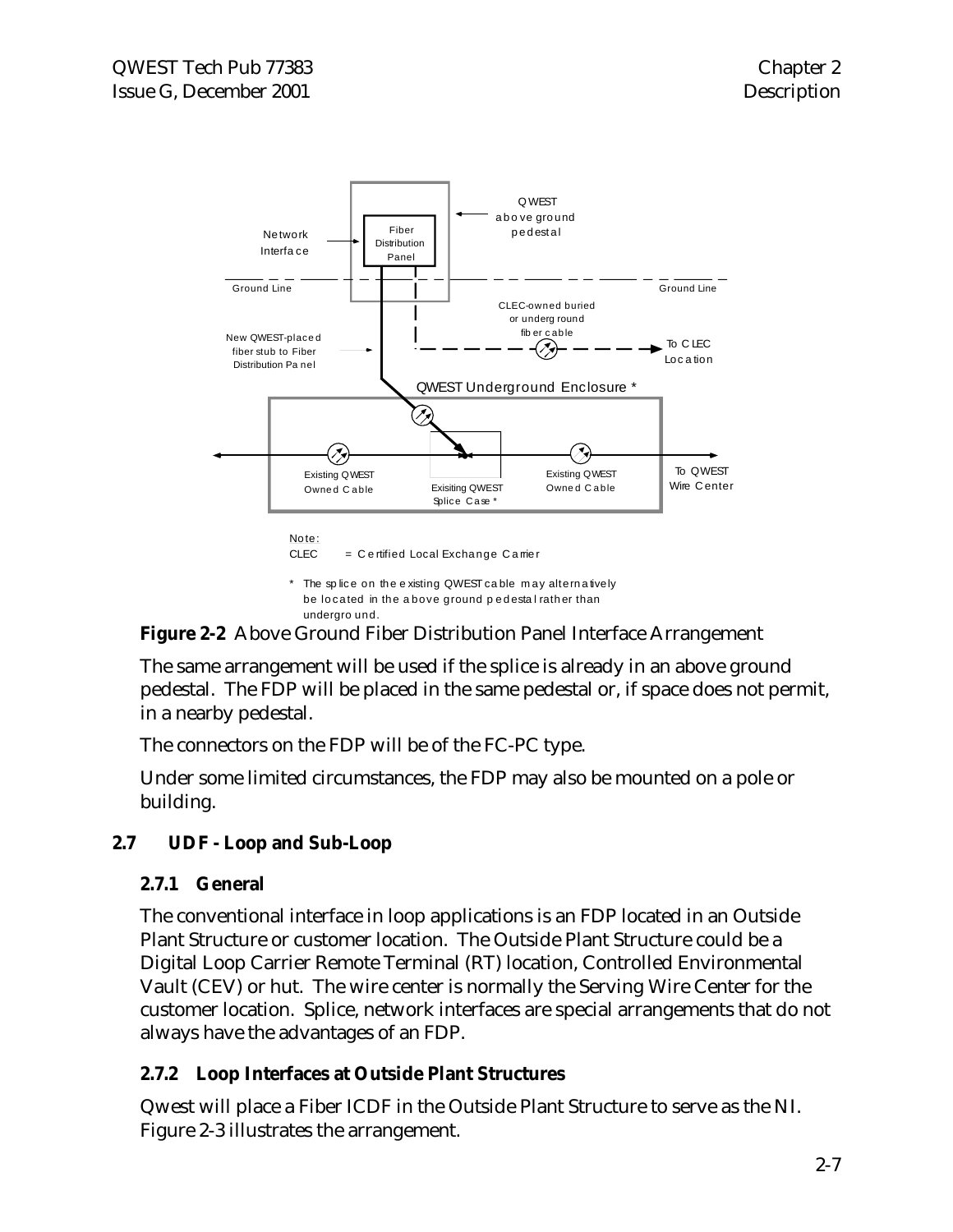

**Figure 2-3** UDF Loop and Sub-Loop Application to Outside Plant Structure

Qwest will designate the location serving as the entrance point to the Outside Plant Structure and identify the length of cable required to get from that point to the Fiber ICDF located inside the Outside Plant Structure. Qwest will also identify the type of connector required to terminate the cable on the Fiber ICDF.

Qwest will then take the CLEC-provided fiber cable (with attached connector) into the Outside Plant Structure and terminate it on the Fiber ICDF. Qwest will provide and place the fiber jumpers to connect the CLEC's fibers to the previously ordered UDF loop fibers.

The CLEC is responsible for obtaining all permits, etc. required to place their cable to the Outside Plant Structure.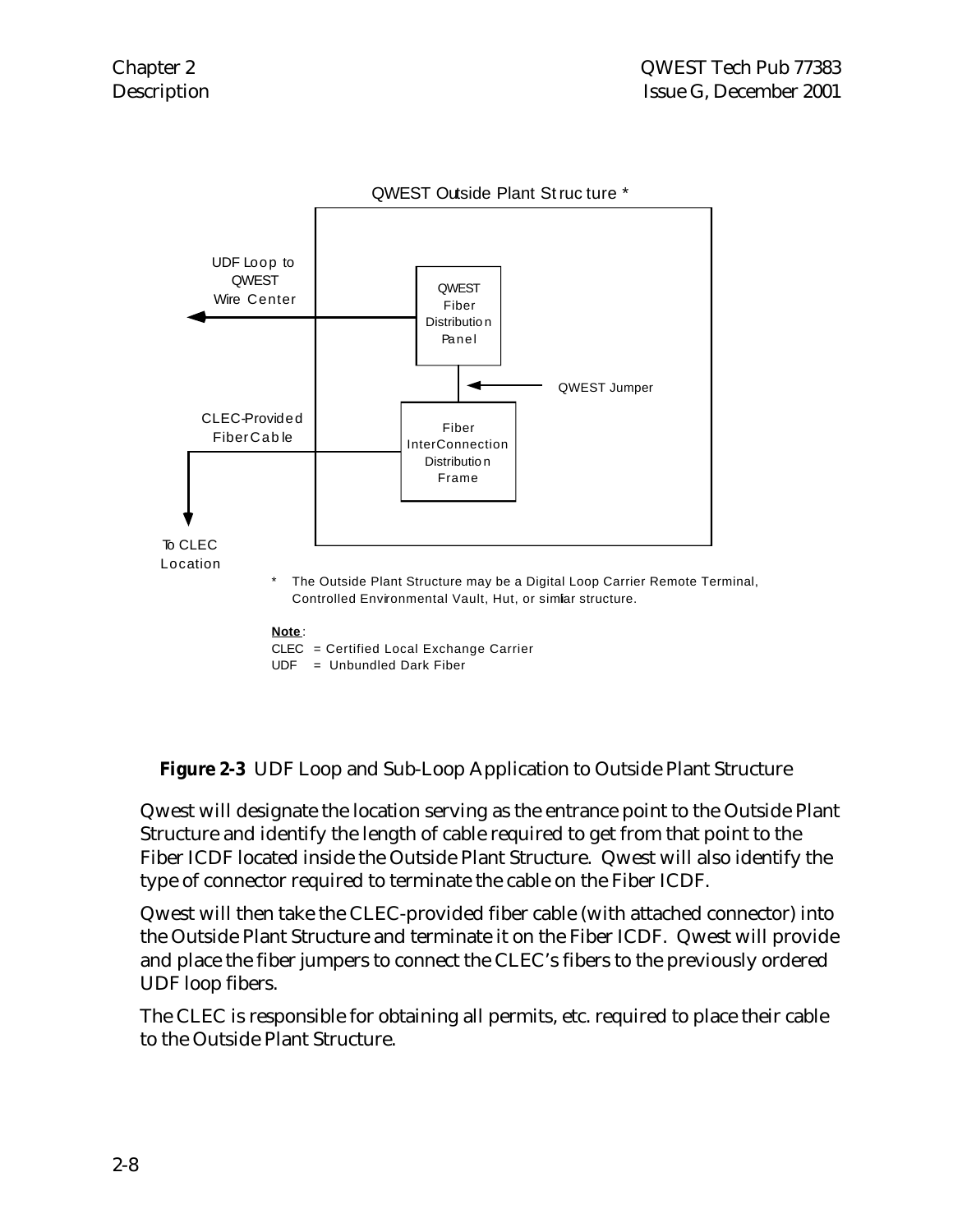#### **2.7.3 Loop Interfaces at Customer Premises**

The application when the FDP is located inside a customer premises is different. Figure 2-4 illustrates a typical situation. Some variations to this arrangement may if the premises is a multi-tenant building. This subject is discussed in Section 2.8.



**Figure 2-4** UDF Loop Application to Customer Premises

The CLEC would provide a Fiber Distribution Panel (FDP). Qwest will supply the jumper and connect one end to the Qwest FDP. Jumpers will ten meters in length and as characterized in Section 2.3.3.

The CLEC-placed cable may be used to serve customers either inside or outside the customer premises. The CLEC must arrange with the building owner to enter the premises and place all cables and equipment.

#### **2.7.4 Loop Interfaces at Splice Points**

Interconnecting at splice points is possible at splice cases or enclosures where the end or ends of a fiber optic strand or strands exist. Physical requirements are:

- The Qwest splice case is readily accessible.
- The available, unspliced fiber is not ribbon fiber.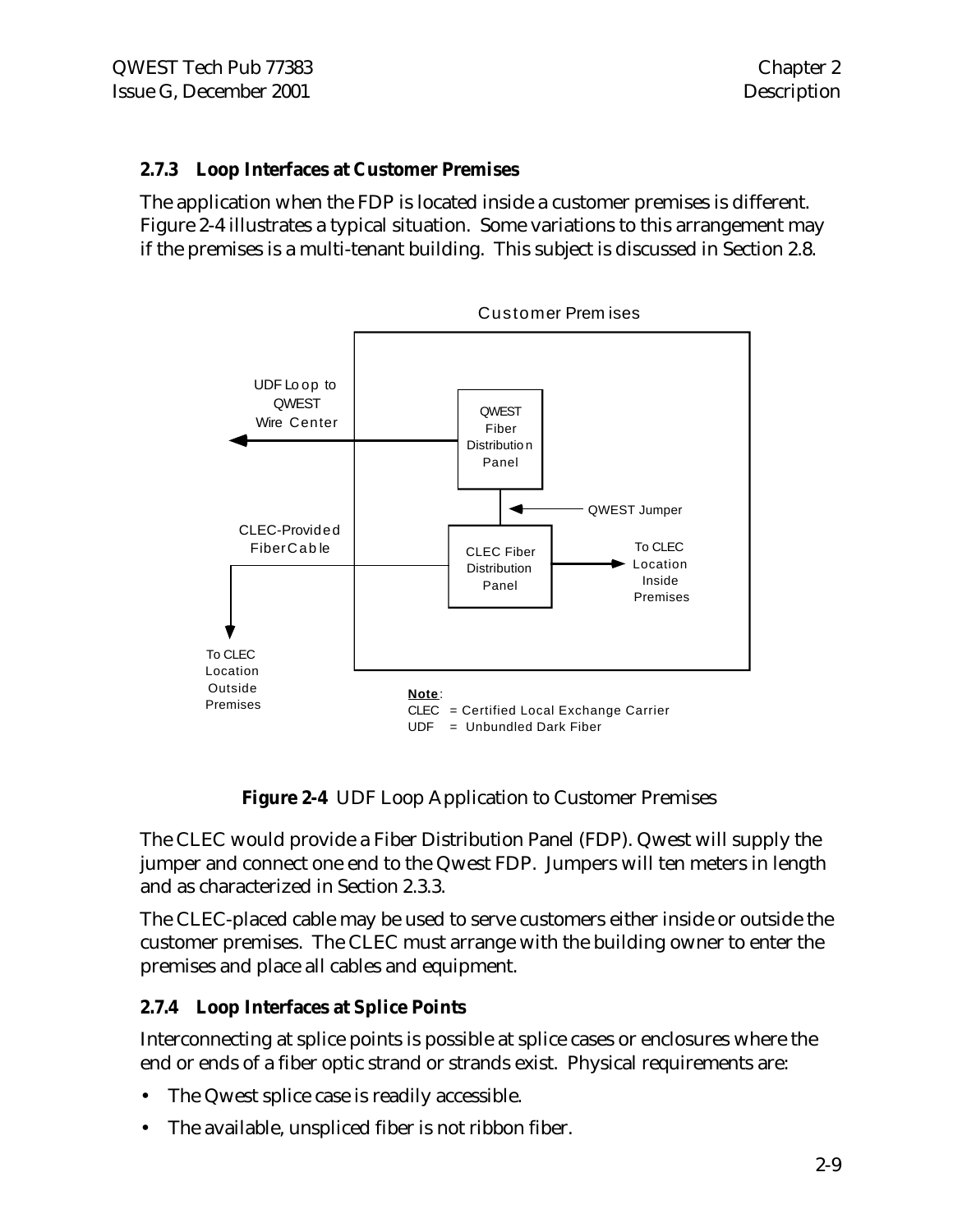- Space exists for a CLEC splice case.
- Qwest will not open or break any existing splices on continuous fiber optic cable routes. The ends of fiber optic strands must exist in the splice case.
- Qwest will provide a fiber stub and perform a splicing operation to bring the end of the dark fiber strand or strands to the end of the stub to what will be known as the "CLEC splice case".

Figure 2-5 illustrates a typical situation of interfaces at a splice point.



**Figure 2-5** UDF Loop Splice Point Interface, Typical Arrangement

#### **2.8 Arrangements at a Customer Location**

Arrangements at a customer location will vary depending on if it is a single-tenant building or a multi-tenant building.

Buildings occupied by a single tenant will use a single FDP. Qwest will place the FDP and terminate their cable. The type of connectors used will be jointly selected by Qwest and the customer when the FDP is initially placed.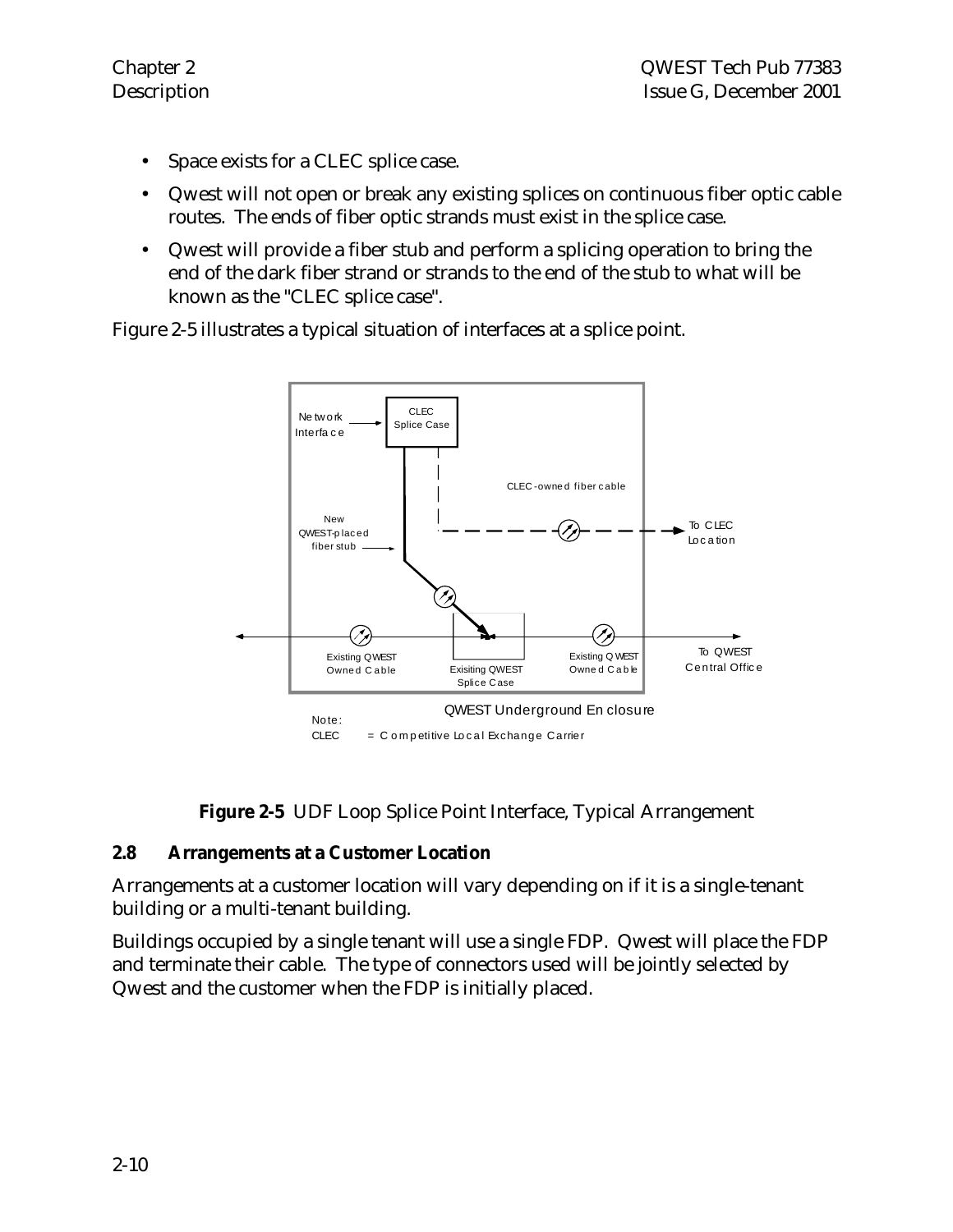Customers located in multiple tenant buildings will use an arrangement as illustrated in Figure 2-6. Customers will have access only to their own FDP. The customer's FDP, and the jumpers to connect it to Qwest's FDP, may be provided either by the customer or by Qwest as described by the appropriate tariff, catalog or contract. Qwest will specify the type of connector for their FDP.



#### **Figure 2-6** Fiber Distribution Panel — Multiple Tenant Buildings

#### **2.9 Initial Tests**

Qwest will test for continuity of the dark fiber.

#### **2.10 Connections with Another Local Exchange Carrier**

Qwest may establish connections with adjacent Local Exchange Carriers (LECs) to transport channels between the two LECs if required by contract or regulatory order. Both LECs will have placed facilities to meet at a mutually agreed point where they connect. This is called a *Meet-Point*. Each LEC is responsible for the design and placement of the facilities in their section of the facility span.

The technical parameters of Qwest's portion of UDF will be as described in this publication. The parameters of the other LEC's portion will depend on their standards.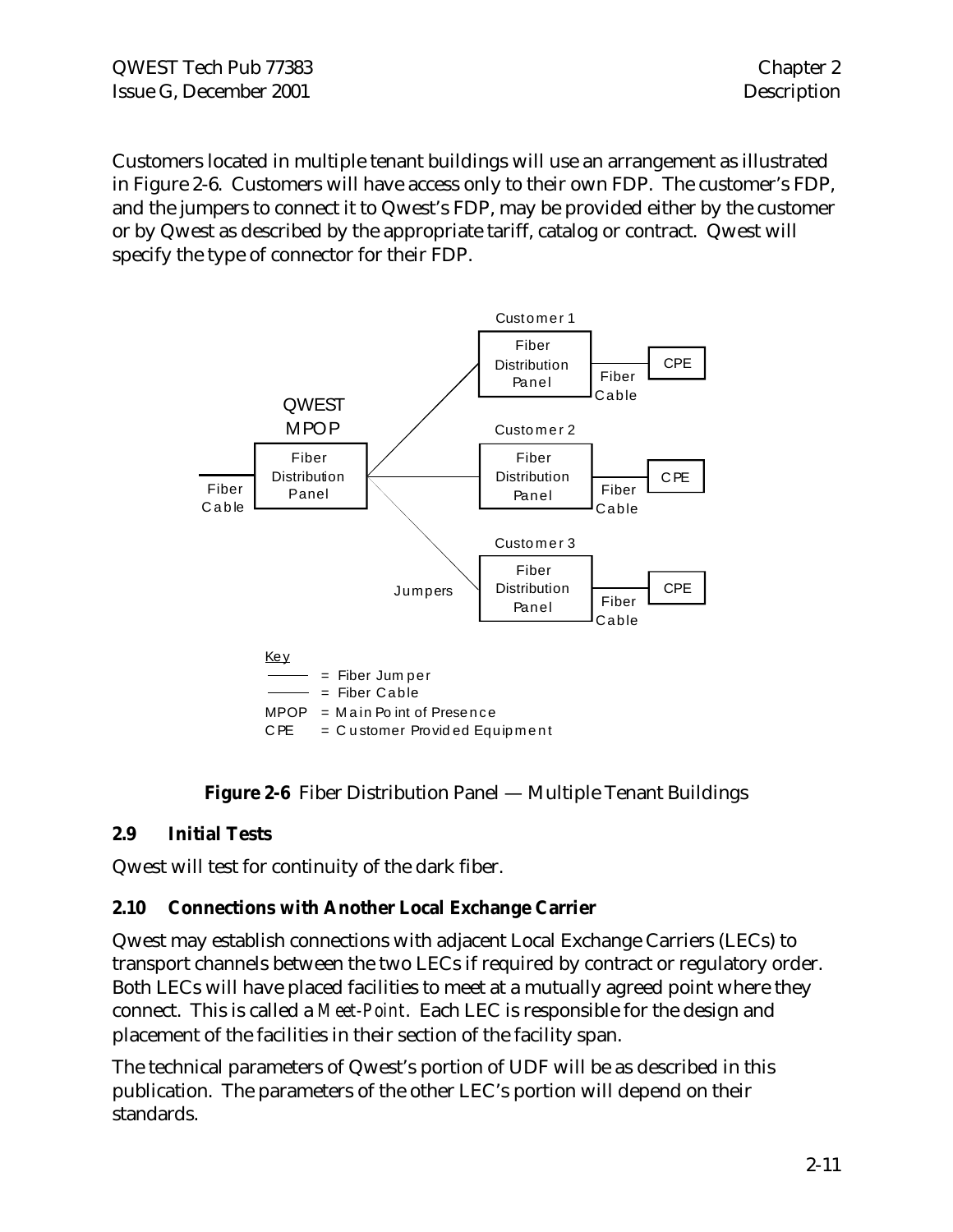#### **CONTENTS**

### **Chapter and Section Page**

|                  |                                                              | $3 - 1$ |
|------------------|--------------------------------------------------------------|---------|
| 3.1              |                                                              | $3 - 1$ |
|                  |                                                              | $3-1$   |
|                  | 312                                                          | $3-1$   |
|                  |                                                              | $3 - 2$ |
| $3.2\phantom{0}$ |                                                              |         |
|                  |                                                              | $3-2$   |
|                  | 322                                                          | $3-2$   |
|                  |                                                              |         |
| 3.3              | Valid Network Channel/Network Channel Interface Combinations |         |
|                  |                                                              |         |
|                  |                                                              |         |

### **Figures**

|  | $3-3$ |
|--|-------|

#### **Tables**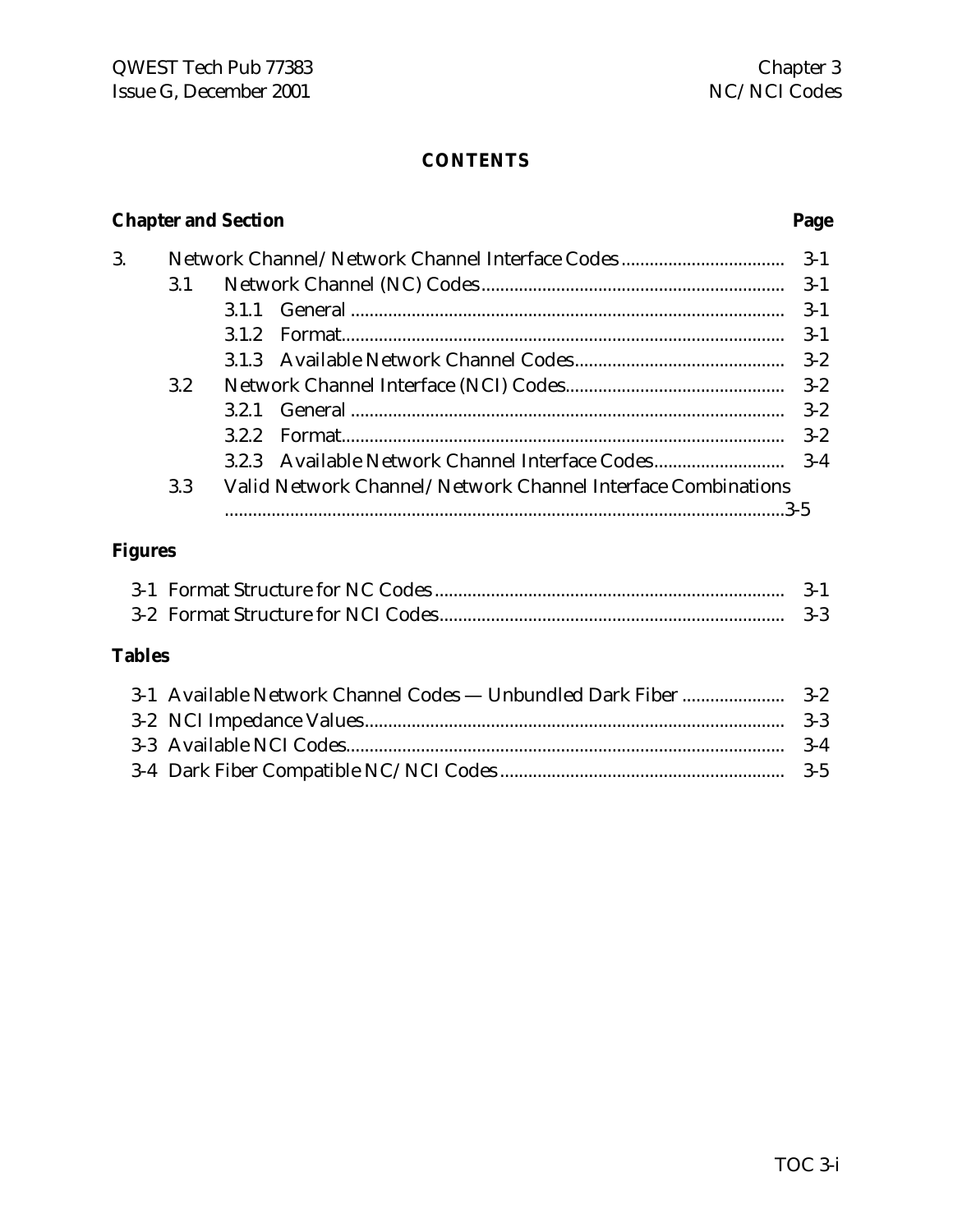#### **3. Network Channel/Network Channel Interface Codes**

#### **3.1 Network Channel (NC) Codes**

#### **3.1.1 General**

Network Channel (NC) codes are a part of the Telcordia COMMON LANGUAGE® code set. The NC code is used to identify a channel used with the service. This section identifies the available channels and their NC codes.

#### **3.1.2 Format**

A NC code is a four-character code with two data elements:

Channel Code Optional Feature Code

The format is illustrated in Figure 3-1.

| Data Element              | Channel Code |            | Optional Feature Code |
|---------------------------|--------------|------------|-----------------------|
| <b>Character Position</b> |              |            |                       |
| Character Key             |              | $X$ or $-$ | $X \cap r -$          |

**Network Channel Code**

 $X =$  Alphanumeric

 $=$  Hyphen

**Figure 3-1** Format Structure for NC Codes

The **Channel Code** (character positions 1 and 2) is a two character alpha or alphanumeric code that describes the channel service in an abbreviated form. The channel code will frequently, but not always, be specified as the service code of the special service circuits or the transmission grade of the message trunk circuit. The NC channel code field is always filled.

The **Optional Feature Code** (character positions 3 and 4) is a two-character alpha or alphanumeric or hyphen code that represents the option codes available for each channel code. Varying combinations of this code will allow the customer to enhance the technical performance of the requested channel, or to further identify the type of service. It is also used to specify options such as conditioning, effective 4-wire, multiplexing, etc. The NC optional code field is always filled.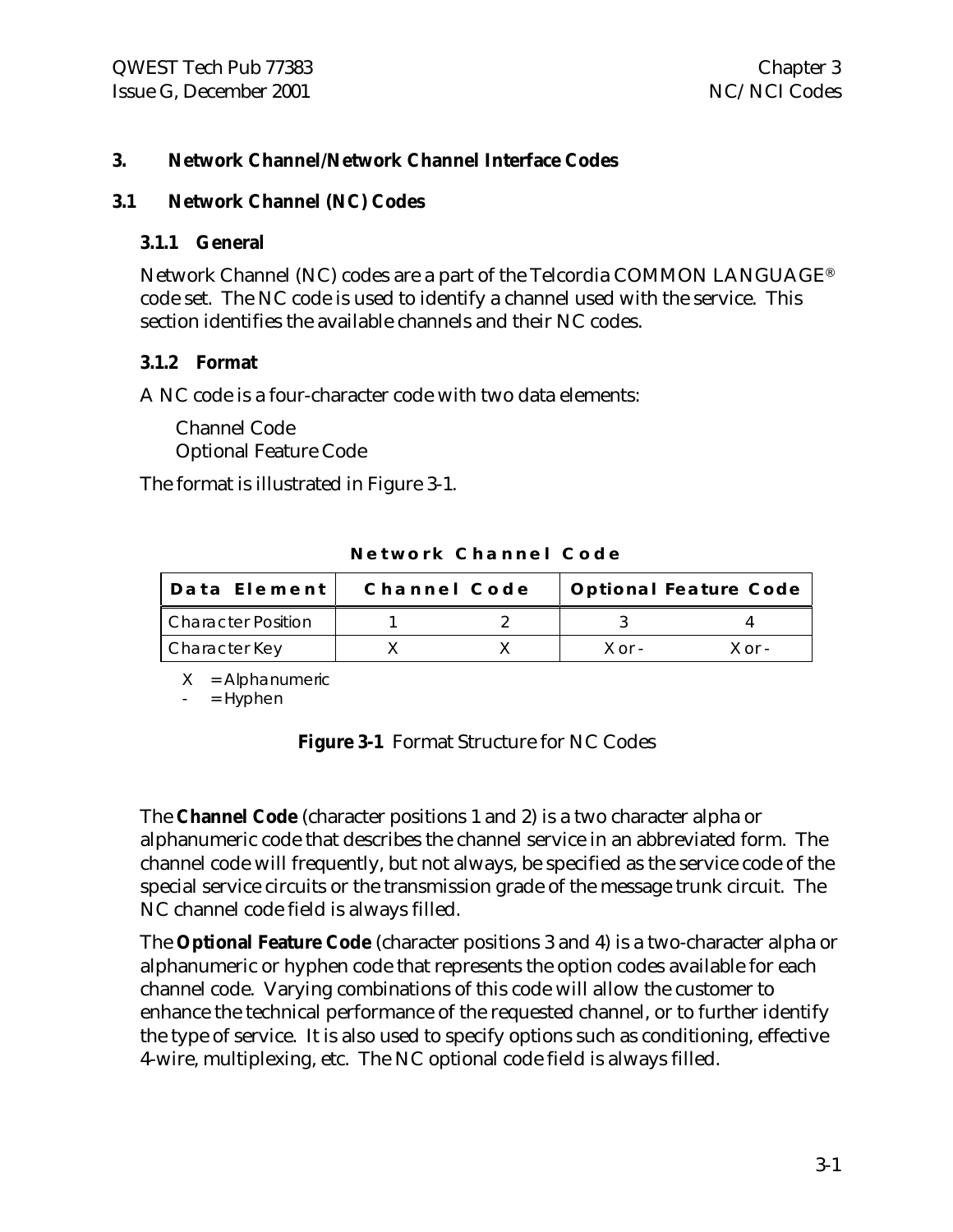Further information about NC Codes may be found in ANSI T1.223-1997, *Information Interchange — Structure and Representation of Network Channel (NC) and Network Channel Interface (NCI) Codes for the North American Telecommunications System.*

#### **3.1.3 Available Network Channel Codes**

Table 3-1 lists the available NC codes for Unbundled Dark Fiber.

**Table 3-1** Available Network Channel Codes — Unbundled Dark Fiber

| <b>Network</b><br><b>Channel Code</b> | Description                            |
|---------------------------------------|----------------------------------------|
| $1 \times -$                          | Dedicated Facility (Without Equipment) |

#### **3.2 Network Channel Interface (NCI) Codes**

#### **3.2.1 General**

Network Channel Interface (NCI) codes are a part of the COMMON LANGUAGE® code set. The NCI code is used to identify a network interface of a service in our mechanized systems. This chapter defines the NCI codes used with voice grade services.

#### **3.2.2 Format**

An NCI code is a maximum twelve-character code that consists of five (5) data elements:

Total Conductors Protocol Impedance Protocol Options Transmission Level Point(s) (TLP)

The first three fields are required; the last two are optional. The format is illustrated in Figure 3-2. In this particular application, the first four fields will be required.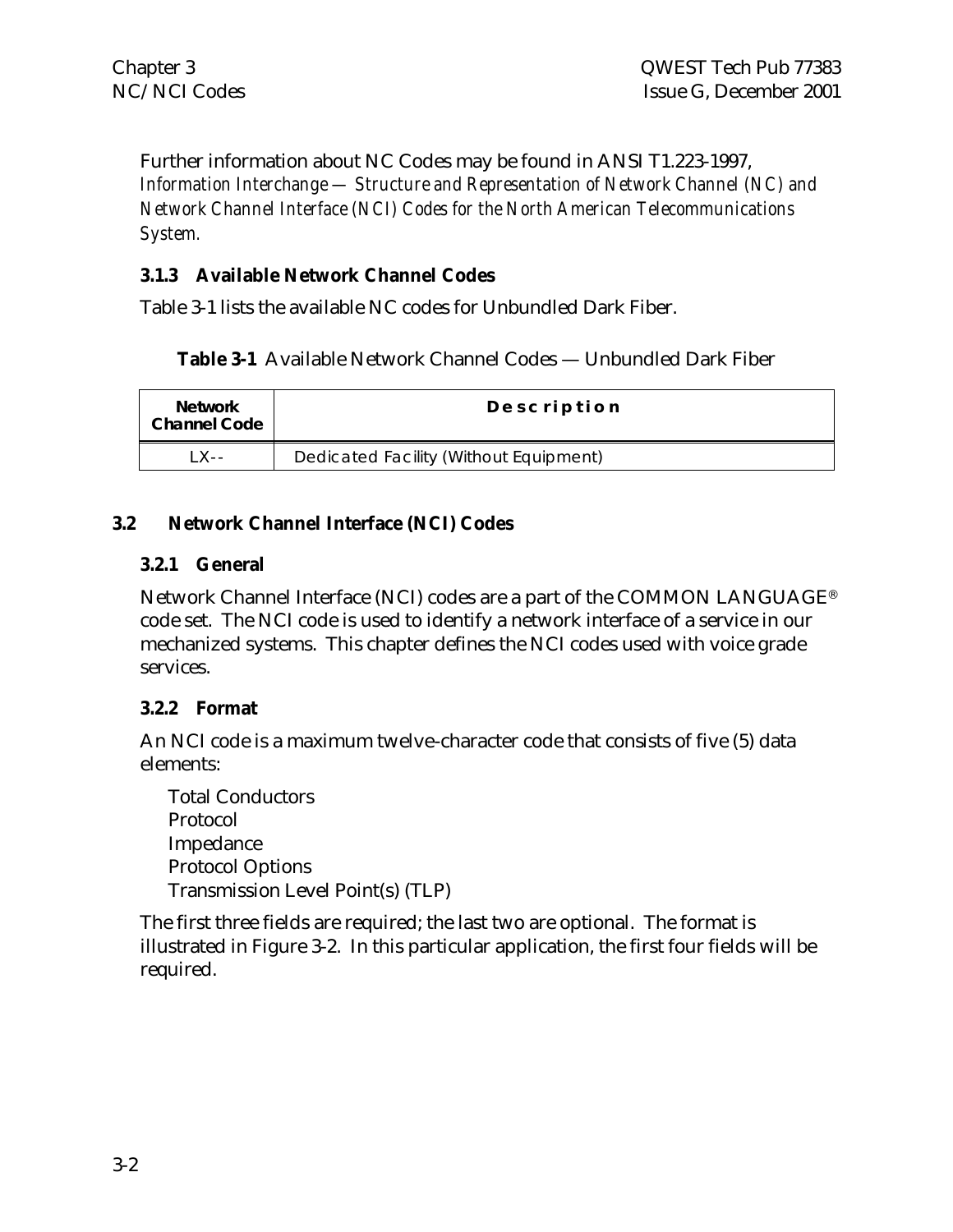|   | <b>Total Conductors</b> | Protocol |   |   | D |   | <b>Protocol Options</b> |   | D         |        | <b>TLP Level</b> |
|---|-------------------------|----------|---|---|---|---|-------------------------|---|-----------|--------|------------------|
|   |                         |          |   | m | e |   |                         |   | e         |        | R                |
|   |                         |          |   | p |   |   |                         |   |           |        | e                |
|   |                         |          |   | e |   |   |                         |   |           | a      | C                |
|   |                         |          |   | d | m |   |                         |   | m         | n      | e                |
|   |                         |          |   | a | e |   |                         |   |           | ς      |                  |
|   |                         |          |   | n |   |   |                         |   |           | m      | v                |
|   |                         |          |   | C | e |   |                         |   | e         |        | e                |
|   |                         |          |   | e |   |   |                         |   |           |        |                  |
|   | າ                       | 3        | 4 | 5 | 6 |   | 8                       | 9 | 10        | 11     | 12               |
| N | N                       | Α        | Α | Χ |   | Χ | Χ                       | X | $\bullet$ | X or - | X or -           |

**Network Channel Interface Code**

 $A = Alpha$ 

N = Numeric

 $X =$  Alphanumeric

• = Delimiter (normally a period)

 $=$  Hyphen

**Figure 3-2** Format Structure for NCI Codes

**Total Conductors** (character positions 1 and 2) is a two-character numeric code that represents the total number of physical conductors (e.g., wires or fibers) required at the interface.

**Protocol** (character position 3 and 4) is a two-character alpha code that defines requirements for the interface regarding signaling/transmission.

**Impedance** (character position 5) is a one-character alpha or numeric code representing the nominal reference impedance that will terminate the channel for the purpose of evaluating transmission performance. Valid values for Dark Fiber are listed in Table 3-2

| Impedance in Ohms<br>(Character Position 5) |      |            |      |  |
|---------------------------------------------|------|------------|------|--|
| Data Value                                  | Code | Data Value | Code |  |
| Fiber                                       |      |            |      |  |

|  | Table 3-2 NCI Impedance Values |  |  |
|--|--------------------------------|--|--|
|  |                                |  |  |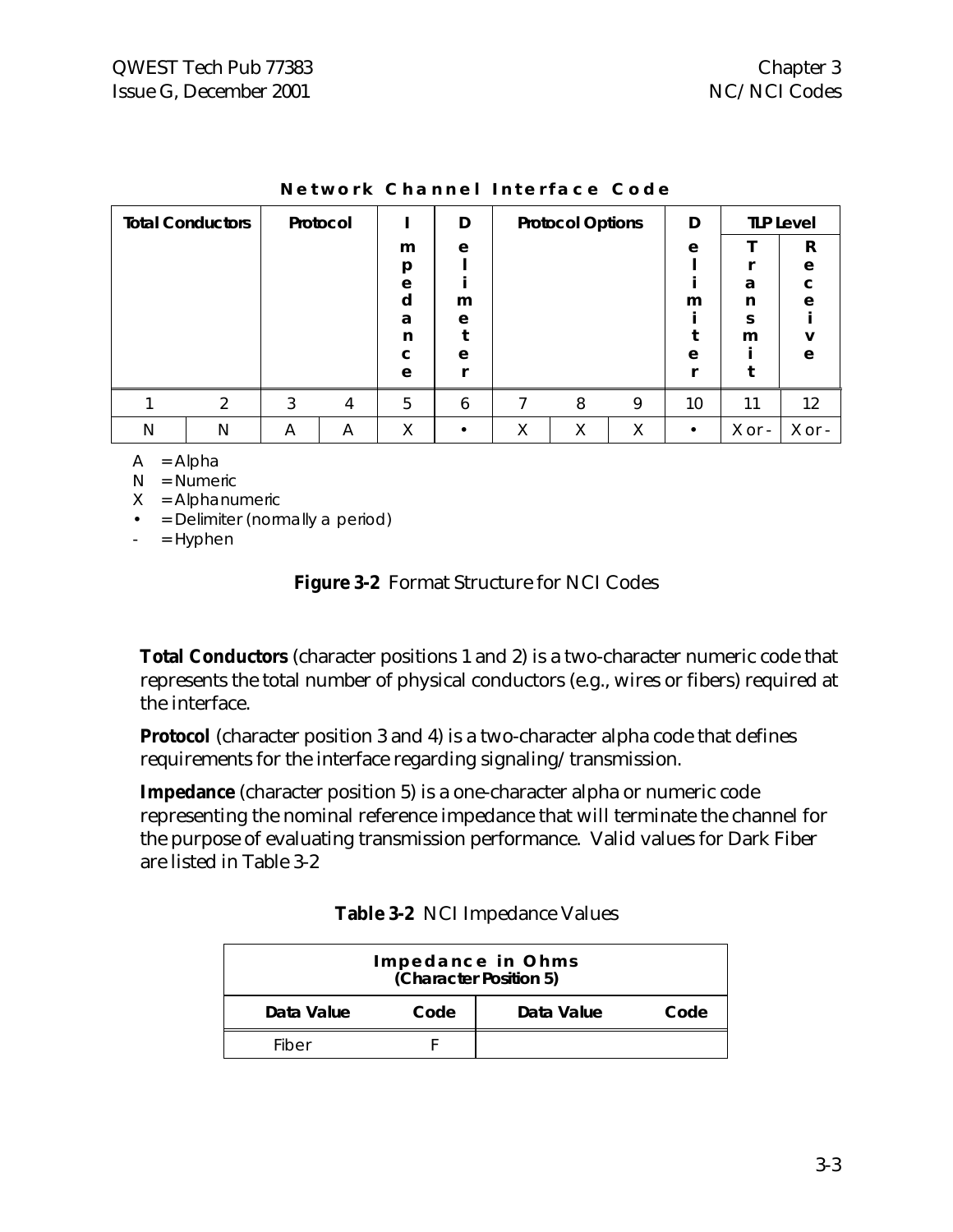**Protocol Options** (character positions 7, 8, and 9) is a one to three-character alpha, numeric, or alphanumeric code that describes additional features (e.g., bit rate or bandwidth) on the Protocol to be used. It is an optional field that is always left justified when less than three characters are specified.

**Transmission Level Point(s)** (character positions 8 through 12) are not used in this application.

Further information about NCI Codes may be found in ANSI T1.223-1997, *Information Interchange — Structure and Representation of Network Channel (NC) and Network Channel Interface (NCI) Codes for the North American Telecommunications System.*

#### **3.2.3 Available Network Channel Interface Codes**

Table 3-3 defines the NCI codes available for Dark Fiber. The valid NCI codes are listed in Section 3.3.

| Protocol  |        |                                                                                        |
|-----------|--------|----------------------------------------------------------------------------------------|
| Code      | Option | Definition                                                                             |
| 3 4       | 789    |                                                                                        |
| <b>FC</b> |        | <b>Fiber Optic Interface</b>                                                           |
|           | X      | Dark Fiber                                                                             |
| OΒ        |        | Central Office Manual Cross-Connect Termination With No<br><b>Subrating Capability</b> |
|           | 11X    | Fiber Cross-Connect or Fiber Distribution Bay or Panel — Dark<br>Fiber                 |
| OF        |        | Field Location Manual Cross-Connect Termination With No<br><b>Subrating Capability</b> |
|           |        | Dark Fiber                                                                             |

#### **Table 3-3** Available NCI Codes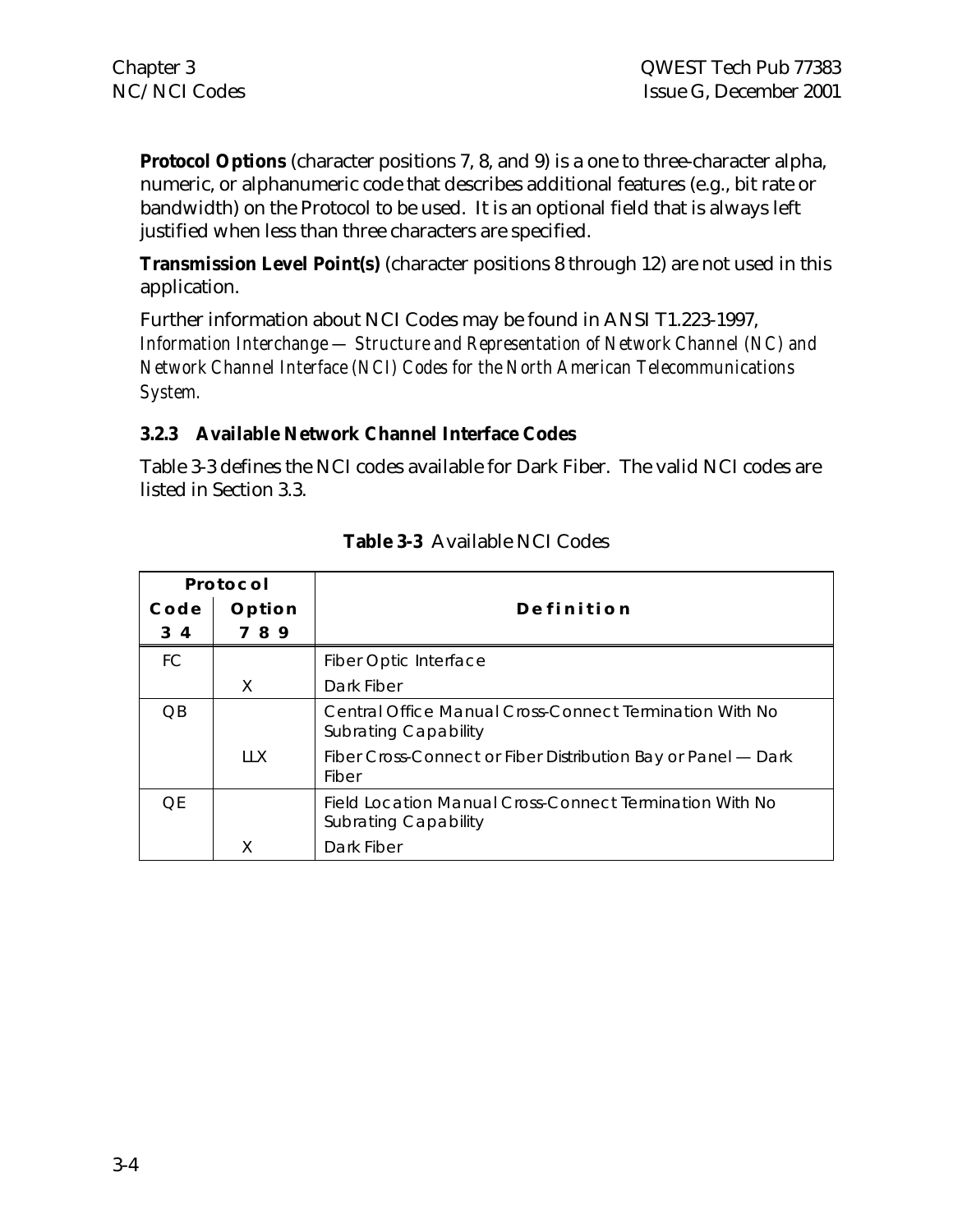#### **3.3 Valid Network Channel/Network Channel Interface Combinations**

Table 3-4 describes valid combinations of NC and NCI codes for Dark Fiber. NCI codes on the same line are compatible. Customers shall stipulate an NC and two NCI codes in specifying each requested UDF.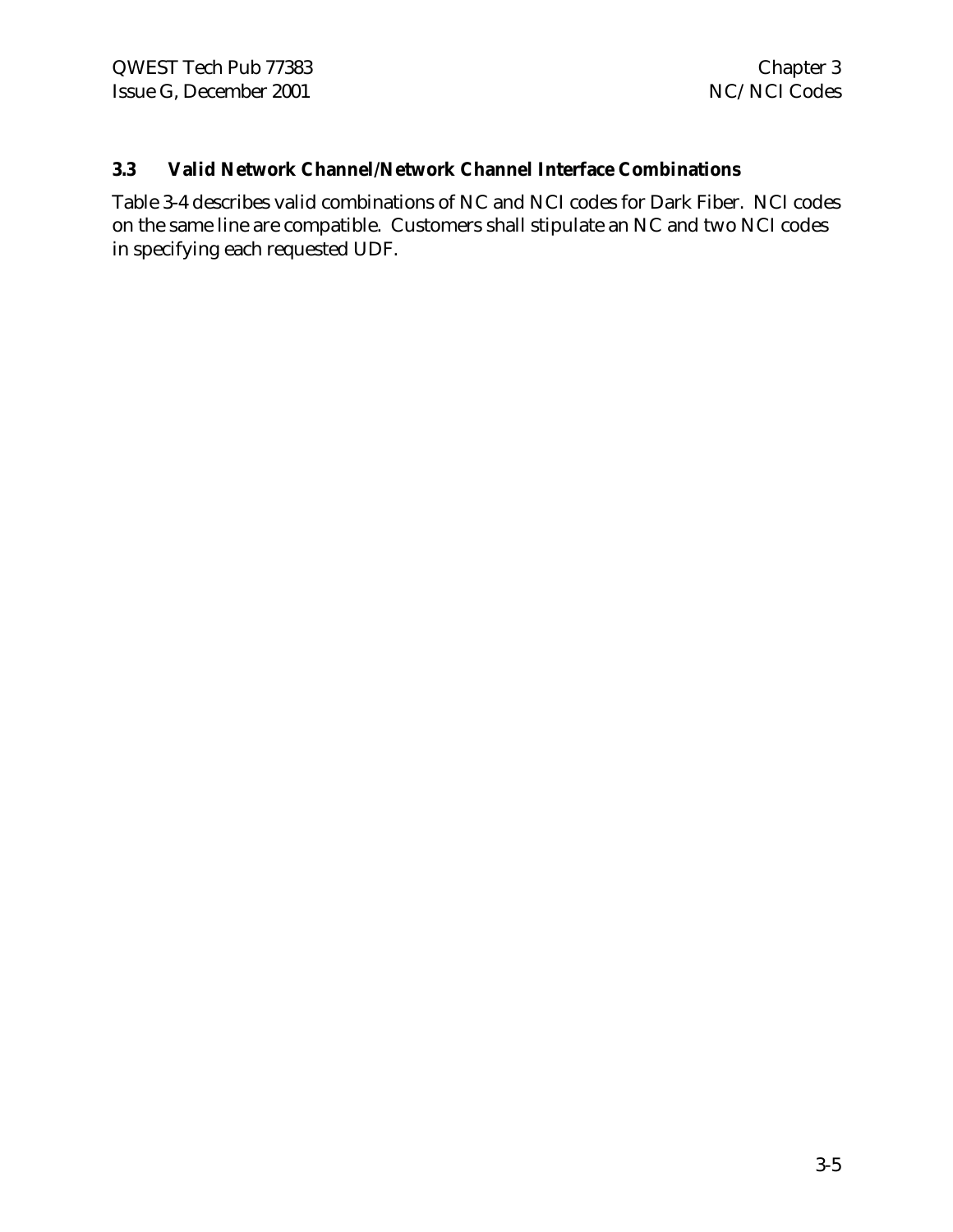#### **Table 3-4** Dark Fiber Compatible NC/NCI Codes

| NC/NCI Combinations |                                      |                      |                    |  |  |  |  |
|---------------------|--------------------------------------|----------------------|--------------------|--|--|--|--|
| $NC =$<br>$LX - -$  | Dedicated Facility (No Equipment)    |                      |                    |  |  |  |  |
|                     | <b>Qwest Central Office Building</b> |                      |                    |  |  |  |  |
| <b>COANI</b>        | CO <sub>ZNI</sub>                    | Mid-Span NI          | <b>End-User NI</b> |  |  |  |  |
| Interoffice         |                                      |                      |                    |  |  |  |  |
|                     |                                      | Single Fiber Strand  |                    |  |  |  |  |
| 01QBF.LLX           | 01QBF.LLX                            |                      |                    |  |  |  |  |
| 01QBF.LLX           |                                      | 01QEF.X (FDP)        |                    |  |  |  |  |
| 01QBF.LLX           |                                      | 01FCF.X (Splice)     |                    |  |  |  |  |
|                     |                                      | <b>Fiber Pair</b>    |                    |  |  |  |  |
| 02QBF.LLX           | 02QBF.LLX                            |                      |                    |  |  |  |  |
| 02QBF.LLX           |                                      | 02QEF.X (FDP)        |                    |  |  |  |  |
| 02QBF.LLX           |                                      | 02FCF.X (Splice)     |                    |  |  |  |  |
| Loop                |                                      |                      |                    |  |  |  |  |
|                     |                                      | Single Fiber Strand  |                    |  |  |  |  |
| 01QBF.LLX           |                                      |                      | 01QEF.X            |  |  |  |  |
| 01QBF.LLX           |                                      | 01QEF.X (FDP)        |                    |  |  |  |  |
|                     |                                      | <b>Fiber Pair</b>    |                    |  |  |  |  |
| 02QBF.LLX           |                                      |                      | 02QEF.X            |  |  |  |  |
| 02QBF.LLX           |                                      | 02QEF.X (FDP)        |                    |  |  |  |  |
| Sub-Loop            |                                      |                      |                    |  |  |  |  |
|                     |                                      | Single Fiber Strand  |                    |  |  |  |  |
| 01QBF.LLX           |                                      | 01FCF.X (Splice)     |                    |  |  |  |  |
|                     |                                      | 01FCF.X (Splice)     | 01QEF.X            |  |  |  |  |
|                     |                                      | 01FCF.X (Splice) (2) |                    |  |  |  |  |
|                     |                                      | <b>Fiber Pair</b>    |                    |  |  |  |  |
| 02QBF.LLX           |                                      | 02FCF.X (Splice)     |                    |  |  |  |  |
|                     |                                      | 02FCF.X (Splice)     | 02QEF.X            |  |  |  |  |
|                     |                                      | 02FCF.X (Splice) (2) |                    |  |  |  |  |

Notes: 1. Current ordering procedures do not always use NC/NCI codes.

2. For splice interface to splice interface, Sub-Loops two, splice NCIs are used.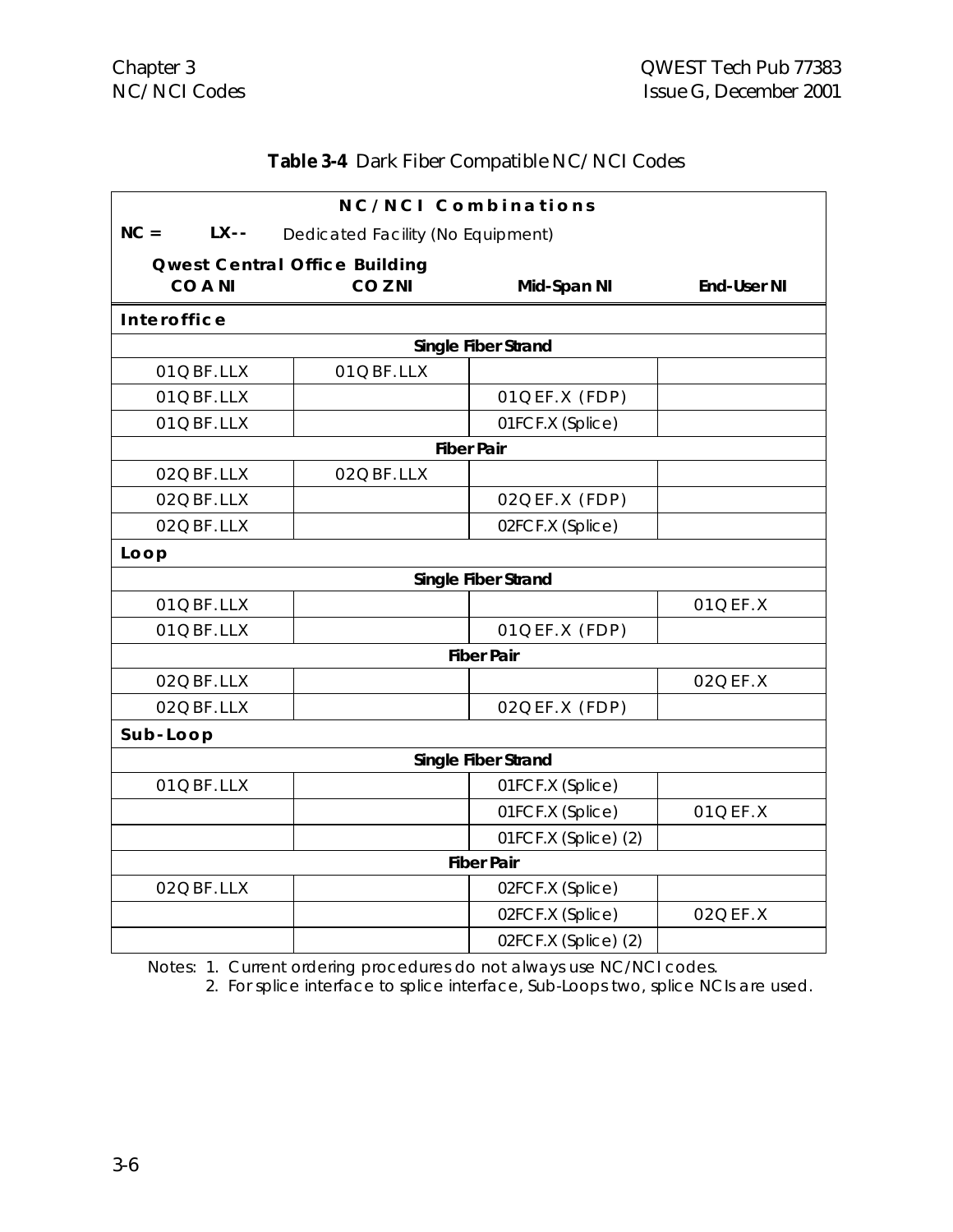### **CONTENTS**

# **Chapter and Section Page**

| 4. |     |  |
|----|-----|--|
|    | 4.1 |  |
|    |     |  |
|    |     |  |
|    | 4.2 |  |
|    |     |  |
|    |     |  |
|    |     |  |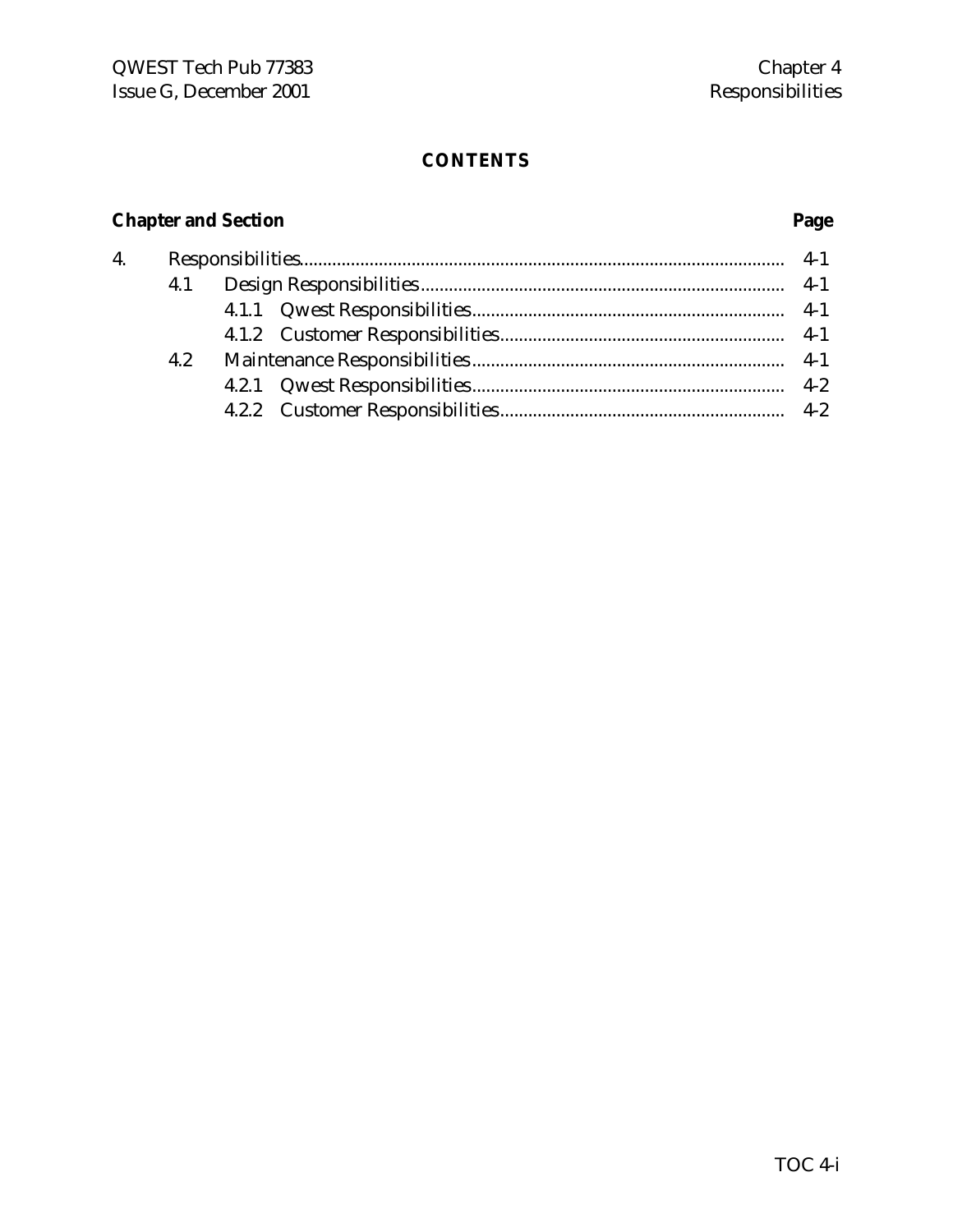#### **4. Responsibilities**

#### **4.1 Design Responsibilities**

The Competitive Local Exchange Carrier (CLEC) is responsible for all equipment and cable on the CLEC side of the Fiber InterConnection Distribution Frame (ICDF). Similarly, the CLEC is responsible for all equipment and cable on the CLEC side of the splice or FDP at a mid-span Network Interface (NI). See Chapter 2 for further information.

At End-User premises, the CLEC and the End-User must decide their respective responsibilities on their side of the NI.

Qwest is responsible for all equipment and cable between the Qwest Central Office Fiber ICDFs. Qwest is also responsible for the stub cable and, if appropriate, any FDP including the above ground pedestal at the mid-span NI.

#### **4.1.1 Qwest Responsibilities**

Qwest is responsible for all equipment and cable on the Qwest side of the NI at the customer locations and for maintaining the transmission facility between NIs.

Qwest will provide technical parameters of the selected fibers to the CLEC based on Qwest's records so that the CLEC can design their optical span. This information includes the fiber tie cables (if any) in the wire centers and any fiber stubs placed for mid-span NIs.

Qwest will provide light-detecting equipment to verify optic continuity with a customer provided light source.

#### **4.1.2 Customer Responsibilities**

The CLEC and/or End-User are responsible for obtaining and providing equipment compatible with Unbundled Dark Fiber. The CLEC is responsible for end-to-end design of any such systems.

The CLEC must order fiber tie pairs and/or terminations between the Fiber ICDF and the wire center FDP as illustrated in Figure 2-1 and as described in PUB 77386.

CLEC's meeting Qwest on a customer premise must arrange with the property owner for any required access.

Customer will provide light-generating equipment to verify optic continuity with Qwest provided detecting equipment.

#### **4.2 Maintenance Responsibilities**

Joint testing between the CLEC and Qwest may occasionally be necessary to isolate trouble. Such testing would be done as specified in the appropriate tariff, catalog or contract.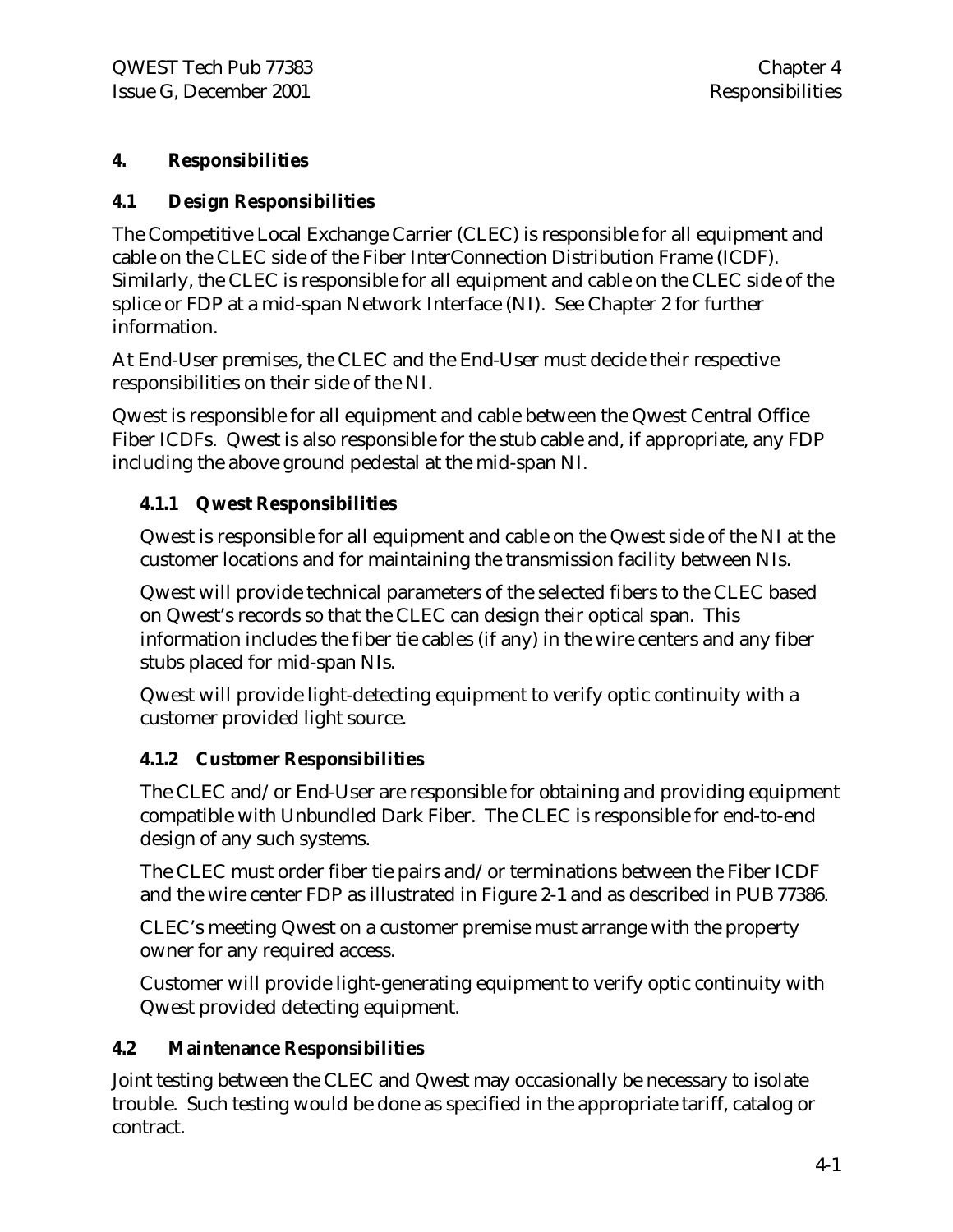#### **4.2.1 Qwest Responsibilities**

Qwest will furnish the CLEC a trouble reporting telephone number.

Upon receipt of a trouble report, Qwest will initiate actions as specified in the Service Interval Guide to clear the trouble.

Qwest cannot monitor Unbundled Dark Fiber. Such monitoring is normally done using the electronic equipment connected to the fiber that, in this application, is provided by the CLEC. However, in the case of a major cable failure affecting the entire cable, Qwest would normally detect problems on their fibers.

Fiber restoration will be non-discriminatory.

#### **4.2.2 Customer Responsibilities**

The CLEC or their responsible agent must sectionalize trouble conditions and verify that the trouble is not a CLEC-owned equipment or cabling before calling the applicable Qwest Repair Center. The CLEC must provide Qwest with this information before Qwest will dispatch to repair.

If the trouble is isolated to End-User owned equipment or cable, the CLEC or End-User is responsible for clearing the trouble and restoring the service to normal based on their joint agreement.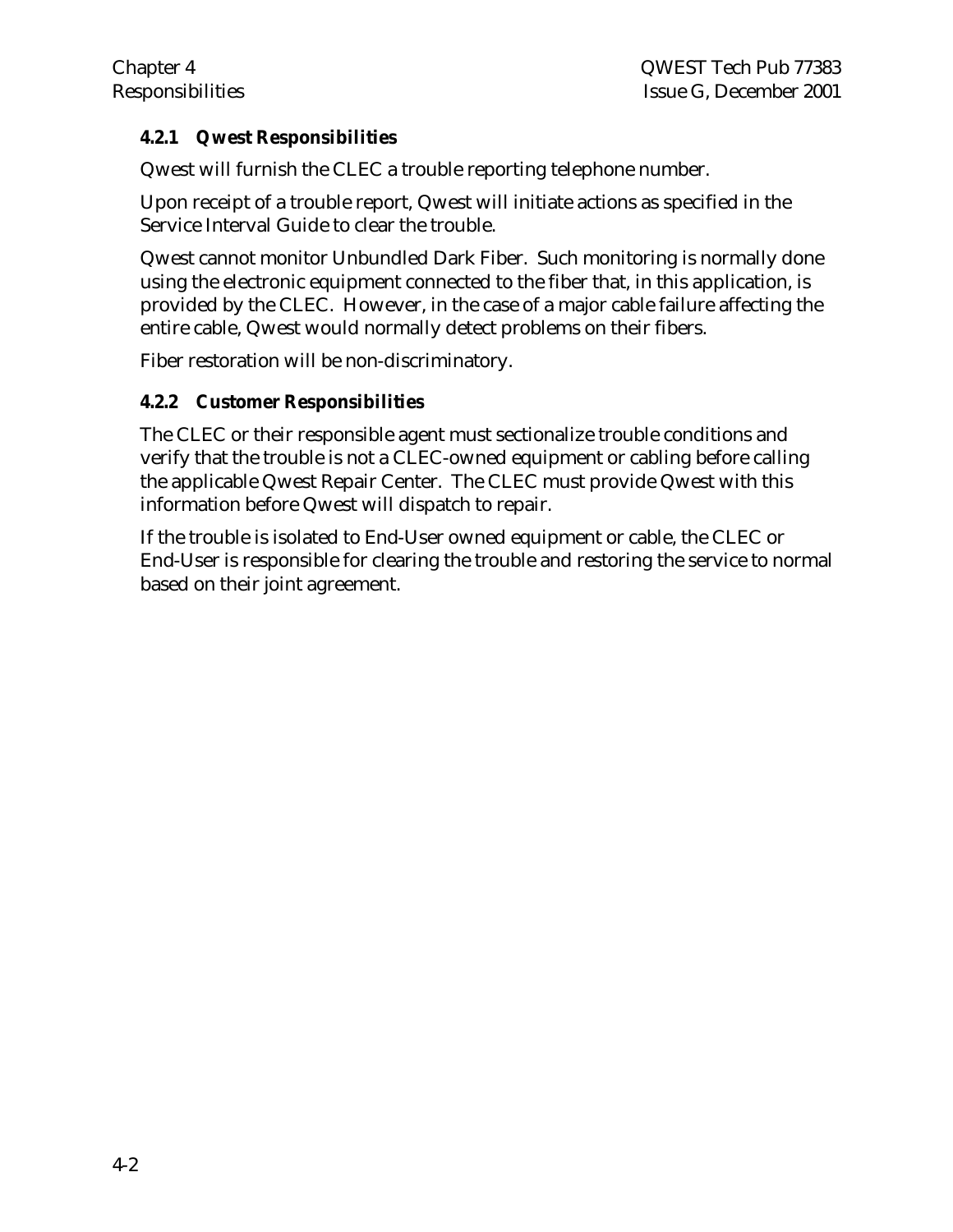#### **CONTENTS**

#### **Chapter and Section**

#### 5.  $\label{eq:3} \textbf{Definitions} \textbf{.} \textbf{...} \textbf{.} \textbf{...} \textbf{.} \textbf{...} \textbf{.} \textbf{...} \textbf{.} \textbf{...} \textbf{.} \textbf{...} \textbf{.} \textbf{...} \textbf{.} \textbf{...} \textbf{.} \textbf{...} \textbf{.} \textbf{...} \textbf{.} \textbf{...} \textbf{.} \textbf{...} \textbf{.} \textbf{...} \textbf{.} \textbf{...} \textbf{.} \textbf{...} \textbf{.} \textbf{...} \textbf{.} \textbf{...} \textbf$  $5-1$ 5.1 5.2

#### Page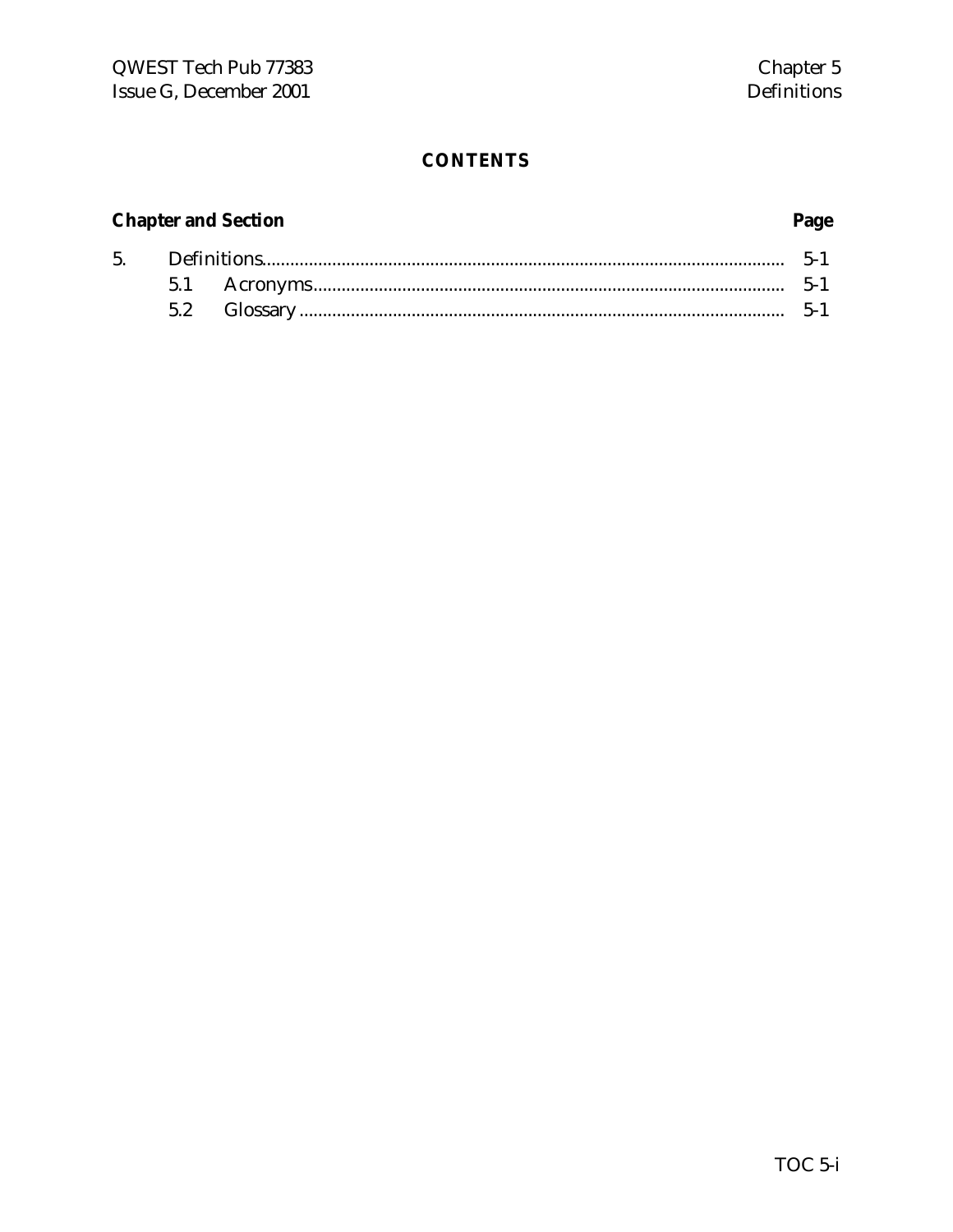#### **5. Definitions**

#### **5.1 Acronyms**

| <b>ANSI</b> | America National Standards Institute      |
|-------------|-------------------------------------------|
| <b>CEV</b>  | <b>Controlled Environmental Vault</b>     |
| <b>CLEC</b> | Competitive Local Exchange Carrier        |
| <b>CPE</b>  | <b>Customer Premises Equipment</b>        |
| dB          | Decibel                                   |
| <b>FDP</b>  | <b>Fiber Distribution Panel</b>           |
| <b>ICDF</b> | <b>InterConnection Distribution Frame</b> |
| <b>ITP</b>  | <b>InterConnect Tie Pairs</b>             |
| <b>MUX</b>  | Multiplexer                               |
| NC          | <b>Network Channel</b>                    |
| <b>NCI</b>  | <b>Network Channel Interface</b>          |
| NI          | <b>Network Interface</b>                  |
| <b>RT</b>   | <b>Remote Terminal</b>                    |

#### **5.2 Glossary**

#### **American National Standards Institute (ANSI)**

An organization supported by the telecommunications industry to establish performance and interface standards.

#### **Carrier**

An organization whose function is to provide telecommunications services. Examples are: Local Exchange Carriers, Interexchange Carriers, Cellular Carriers, etc.

#### **Channel**

An electrical or photonic, in the case of fiber optic based transmission systems, communications path between two or more points of termination.

#### **Competitive Local Exchange Carrier (CLEC)**

A Local Exchange Carrier certified to do business in a state.

#### **Customer Interface**

The interface with a customer at a point of termination.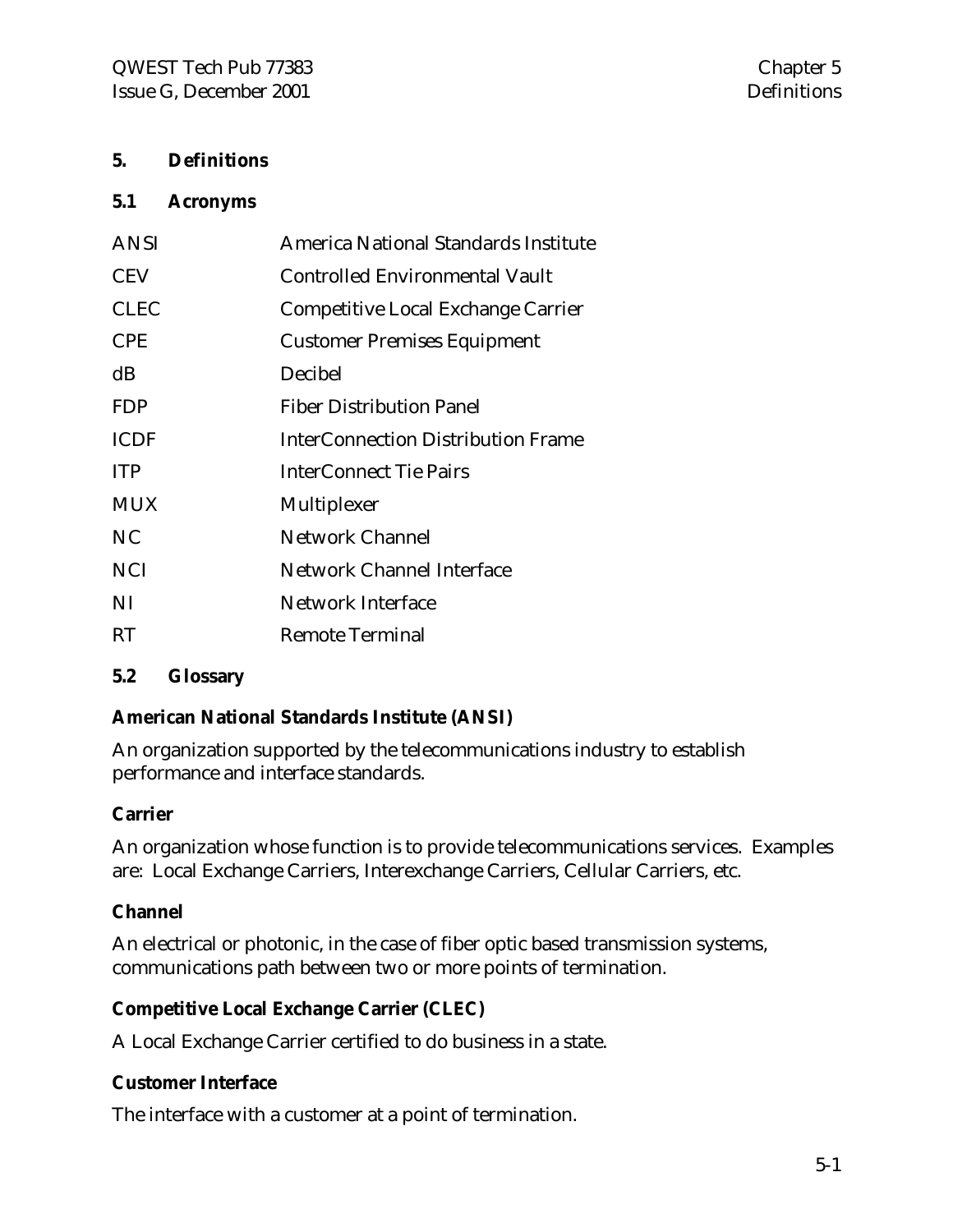#### **Digital Loop Carrier (DLC)**

A digital transport facility used to carry circuits or channels on part of the loop between the serving wire center and the customer's location. Copper or fiber is normally used as the transport medium.

#### **End-User (EU)**

The term "End-User" denotes any customer of telecommunications service that is not a carrier, except that a carrier shall be deemed to be an "End-User" to the extent that such carrier uses a telecommunications service for administrative purposes without making such service available to others, directly or indirectly. The term is frequently used to denote the difference between a Carrier interface and an interface subject to unique regulatory requirements at non-Carrier customer premises (FCC Part 68, etc.)

#### **Exchange**

A unit established by Qwest for the administration of communications service in a specified geographic area that usually embraces a city, town, or village and its environs.

#### **Facilities**

Facilities are the transmission paths between the demarcation points serving customer locations, a demarcation point serving a customer location and a Qwest Central Office, or two Qwest offices.

#### **InterConnection Distribution Frame (ICDF)**

The cross-connect frame that serves as the Network Interface in the Qwest Wire Center between the Certified Local Exchange Carrier and Qwest for Unbundled Network Elements. ICDF frames are configured for DS0/voice, DS1, DS3 or optical interfaces.

#### **Loop**

The facility which connects the Local Wire Center to the customer's location.

#### **Multiplexer (Mux)**

An equipment unit to multiplex, or do multiplexing: Multiplexing is a technique of modulating (analog) or interleaving (digital) multiple, relatively narrow bandwidth channels into a single channel having a wider bandwidth (analog) or higher bit-rate (digital). The term Multiplexer implies the demultiplexing function is present to reverse the process so it is not usually stated.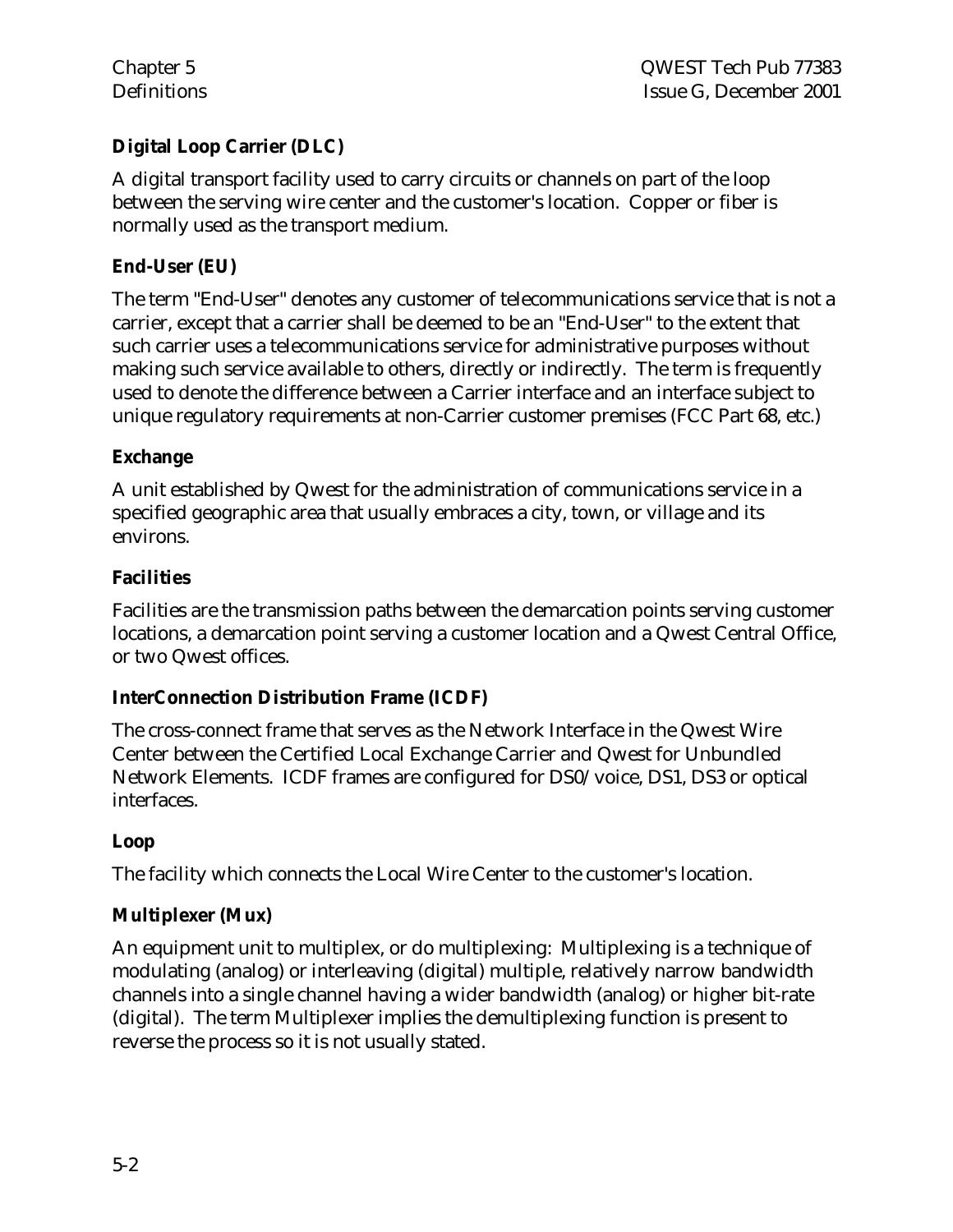#### **Network Channel (NC) Code**

The Network Channel (NC) code is an encoded representation used to identify both switched and non-switched channel services. Included in this code set are customer options associated with individual channel services, or feature groups and other switched services.

#### **Network Channel Interface (NCI) Code**

The Network Channel Interface (NCI) code is an encoded representation used to identify five (5) interface elements located at a Point of Termination (POT) at a central office or at the Network Interface at a customer location. The Interface code elements are: Total Conductors, Protocol, Impedances, Protocol Options, and Transmission Level Points (TLP). (At a digital interface, the TLP element of the NCI code is not used.)

#### **Network Interface (NI)**

The point of demarcation on the customer's premises at which Qwest's responsibility for the provision of service ends.

#### **Premises**

Denotes a building or portion(s) of a building occupied by a single customer or End-User either as a place of business or residence.

#### **Wire Center**

A building in which one or more central offices, used for the provision of local exchange services, are located. The building is also referred to as the Central Office or CO.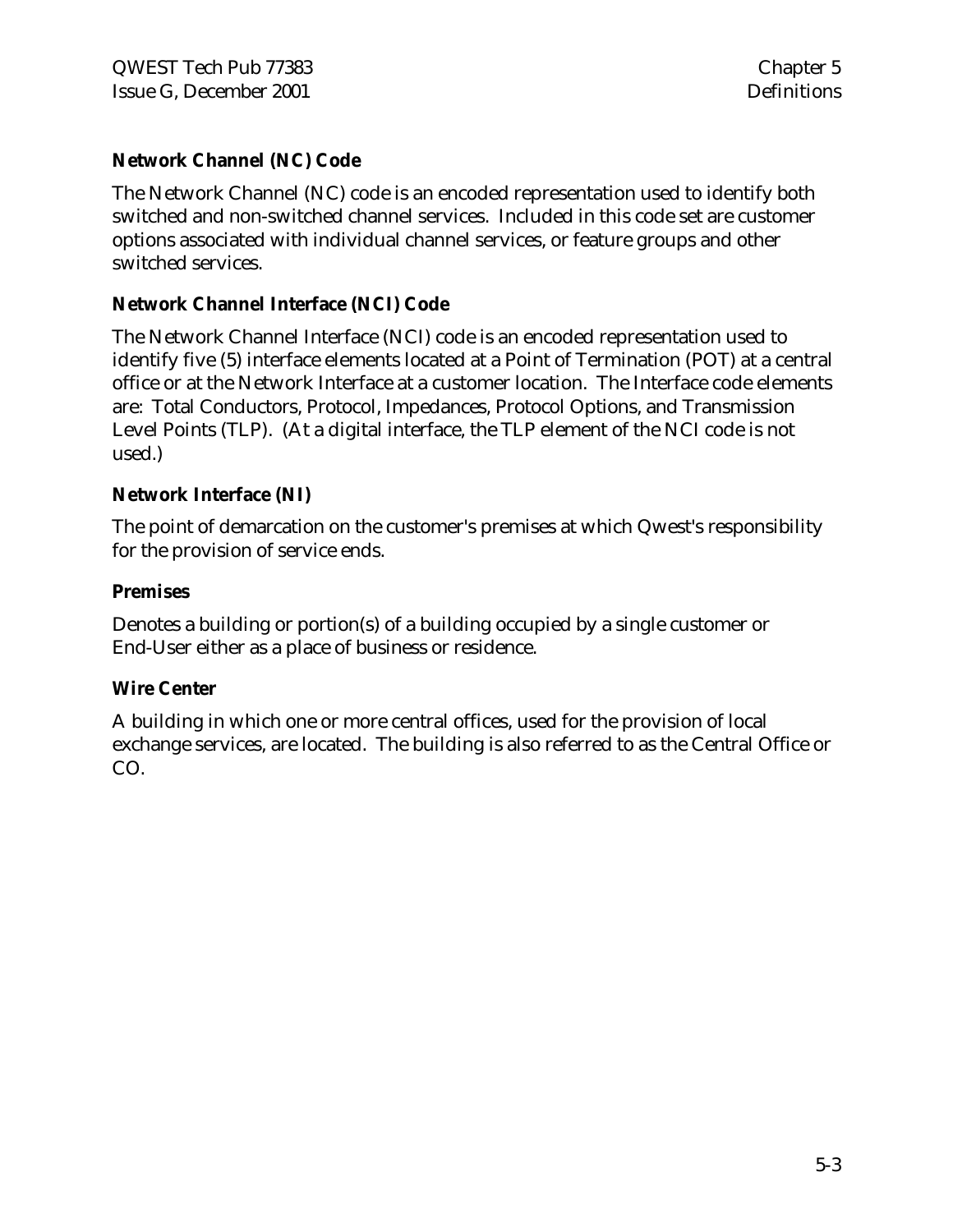### **CONTENTS**

# **Chapter and Section Page**

| 6. |     |  |
|----|-----|--|
|    |     |  |
|    |     |  |
|    | 6.3 |  |
|    |     |  |
|    |     |  |
|    |     |  |
|    |     |  |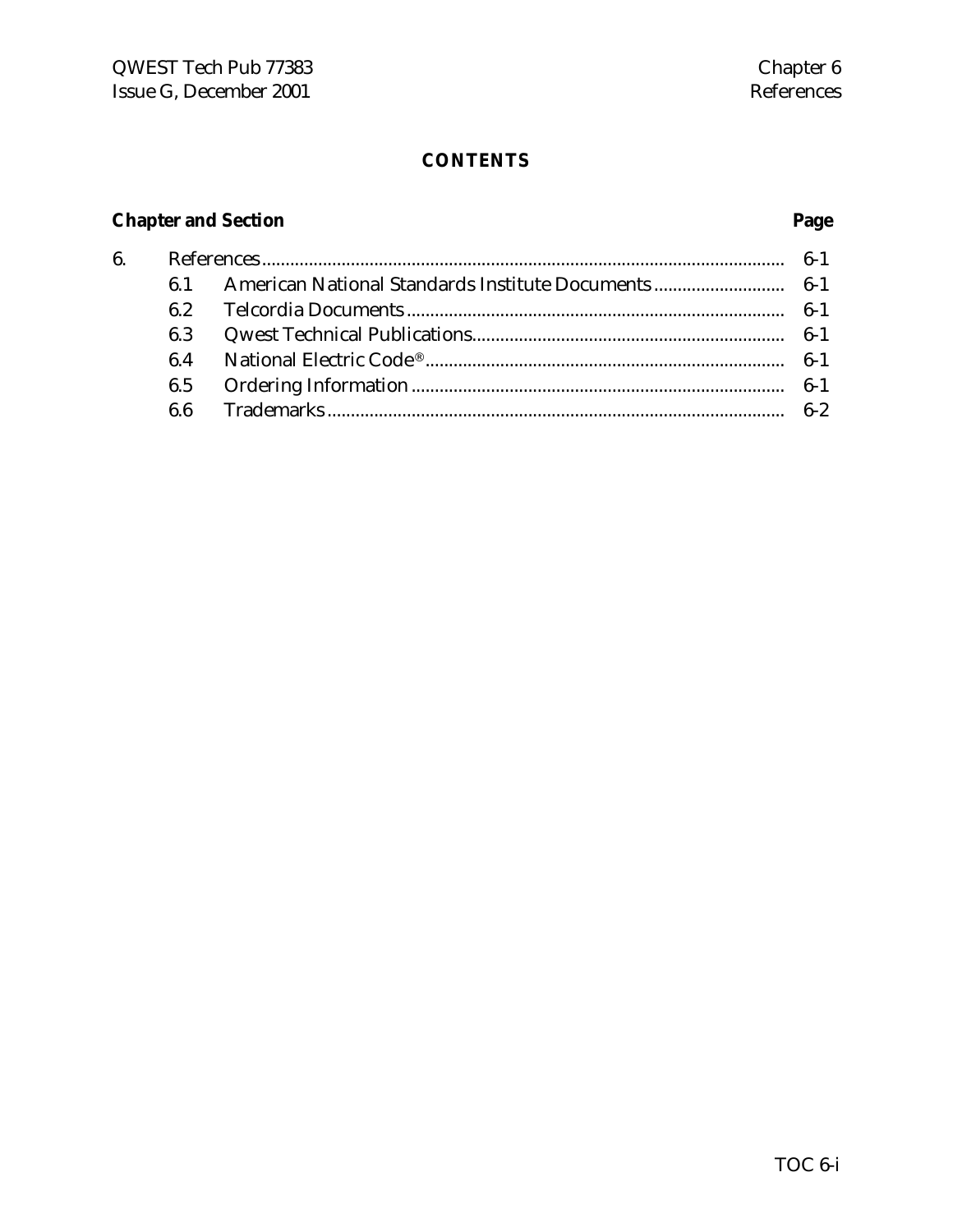#### **6. References**

#### **6.1 American National Standards Institute Documents**

ANSI T1.223-1997 *Information Interchange — Structure and Representation of Network Channel (NC) and Network Channel Interface (NCI) Codes for the North American Telecommunications System.*

#### **6.2 Telcordia Documents**

GR-20-CORE *Generic Requirements for Optical Fiber and Fiber Optic Cable.* Issue 2, July 1998.

#### **6.3 Qwest Technical Publications**

| PUB 77386                                    | Interconnection and Collocation for Transport and Switched Unbundled<br>Network Elements and Finished Services. Issue G, November 2001. |
|----------------------------------------------|-----------------------------------------------------------------------------------------------------------------------------------------|
| Service Interval<br><b>Services</b><br>Guide | Updated twice yearly. Available through the Interconnect<br>Center                                                                      |

#### **6.4 National Electric Code®**

Articles 770-50 and 770-51.

#### **6.5 Ordering Information**

All documents are subject to change and their citation in this document reflects the most current information available at the time of printing. Readers should check status and availability of all documents.

Qwest documents from: http://www.qwest.com/techpub/

American National Standards Institute (ANSI) documents from:

American National Standards Institute Attn: Customer Service 11 West 42nd Street New York, NY 10036 Phone: (212) 642-4900 Fax: (212) 302-1286 Web: web.ansi.org/public/search.asp

ANSI has a catalog available that describes their publications.